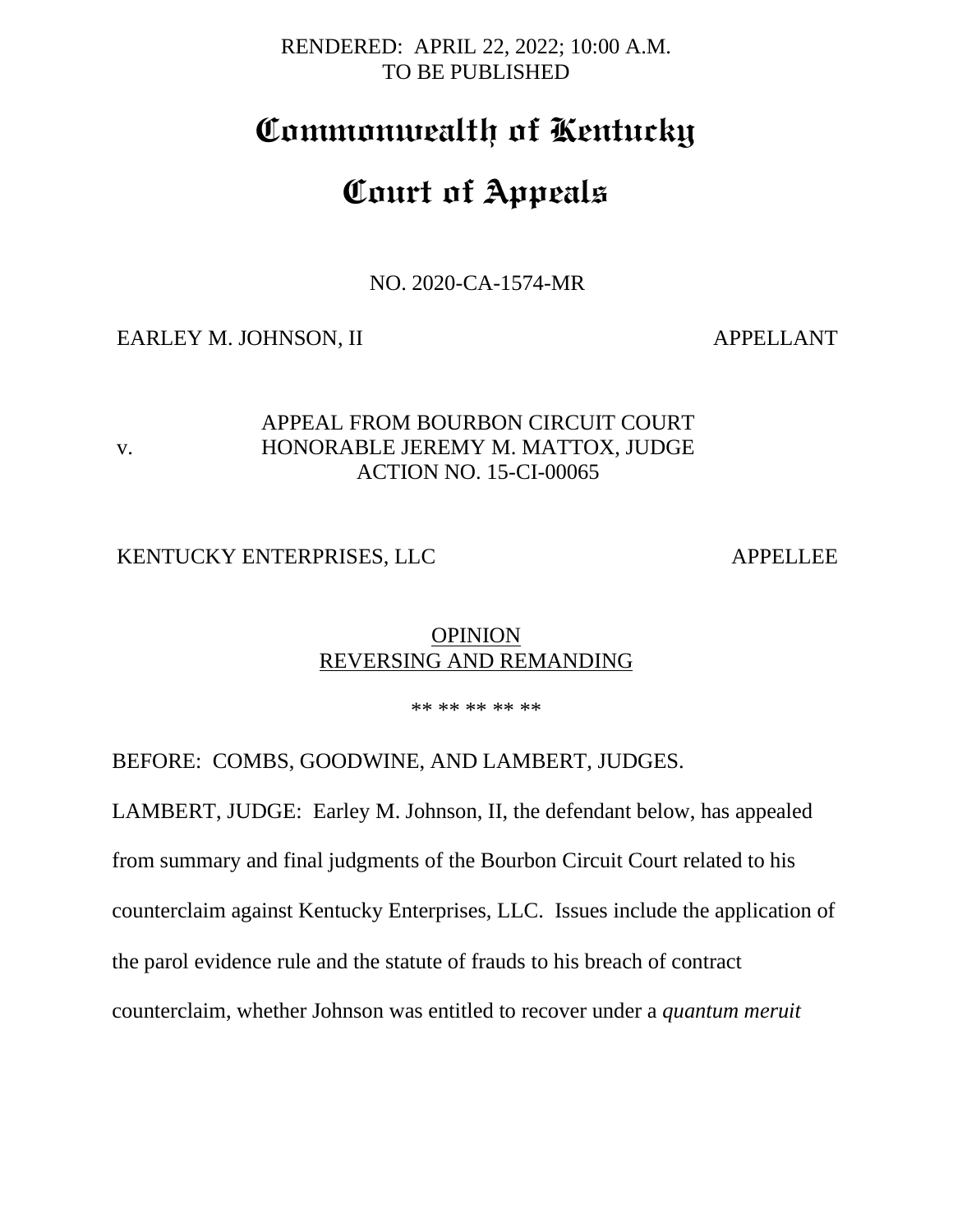theory, and whether the amount he recovered under his unjust enrichment claim was proper. We reverse and remand.

The underlying case began with the filing of a verified complaint by

Kentucky Enterprises, LLC, (KE) with the Bourbon Circuit Court on March 13,

2015. Johnson was the sole named defendant. KE alleged that on January 31,

2012, Johnson executed and delivered to it a promissory note in the amount of

\$200,000.00. The promissory note stated:

FOR VALUE RECEIVED, the undersigned (Maker) does hereby promise to pay to the order of Kentucky Enterprises, LLC, 1800 South Main Street, Paris, Kentucky, the sum of Two Hundred Thousand Dollars (\$200,000.00), with interest thereon at the rate of two and one half percent (2.5%) per annum on DEMAND but no earlier than February 1, 2013. Upon demand for payment being made and communicated to Maker in writing, the Maker shall then have twelve months to fully pay the entire remaining unpaid principal balance and accrued interest thereon at the rate set forth above. In the event of default of these terms of payment, the default rate of interest for both prejudgment and postjudgment amounts shall be four (4%) percent per annum[.]

All parties hereto, whether makers, endorsers, sureties, guarantors and otherwise hereby waive notice of dishonor, protest, notice of protest, and notice of nonpayment of this obligation, and further waive all exemptions, whether Homestead or otherwise, to which they or any of them may now or hereafter be entitled under the laws of this state or any other state.

All notices to the Maker shall be provided in writing to the address set forth below.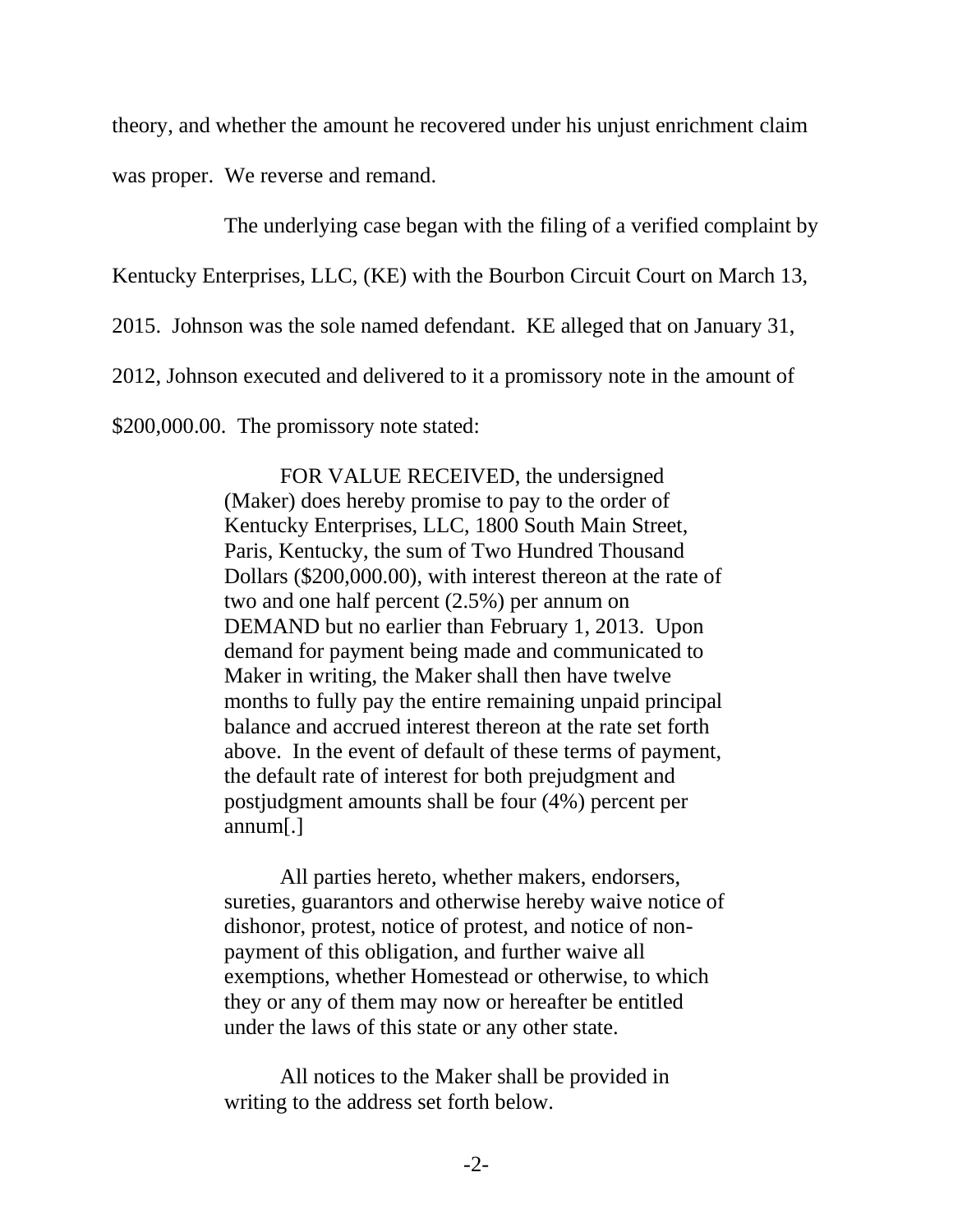KE alleged that Johnson had subsequently defaulted on the note and owed the entire sum of the note along with interest. Therefore, KE demanded a judgment against Johnson for the amount of the note, plus interest, as well as court costs and attorney fees.

In response to the complaint, Johnson filed an answer and counterclaim seeking a declaration of rights and damages. In the answer, Johnson alleged several affirmative defenses, including that he was entitled to a set-off for sums KE owed to him and that KE's claims were barred by the doctrine of unjust enrichment. In his counterclaim, Johnson alleged that in January 2012, he and KE had entered into an oral agreement whereby he would provide or make available to KE certain goods and services for its use and benefit, in exchange for the payment of the goods and services. They agreed to address the value of the goods and services at a subsequent date, when they would be able to determine the fair market value. Johnson believed that the goods and services he provided were valued at an amount in excess of the amounts KE claimed in its complaint. He also alleged that he had fully performed under the oral agreement and had provided the goods and services as promised. KE had failed to pay Johnson for any of the goods and services provided and was, therefore, in default. Based upon these allegations, Johnson alleged a claim for breach of contract and sought a declaration of rights pursuant to Kentucky Revised Statutes (KRS) 418.040 that the value of the goods

-3-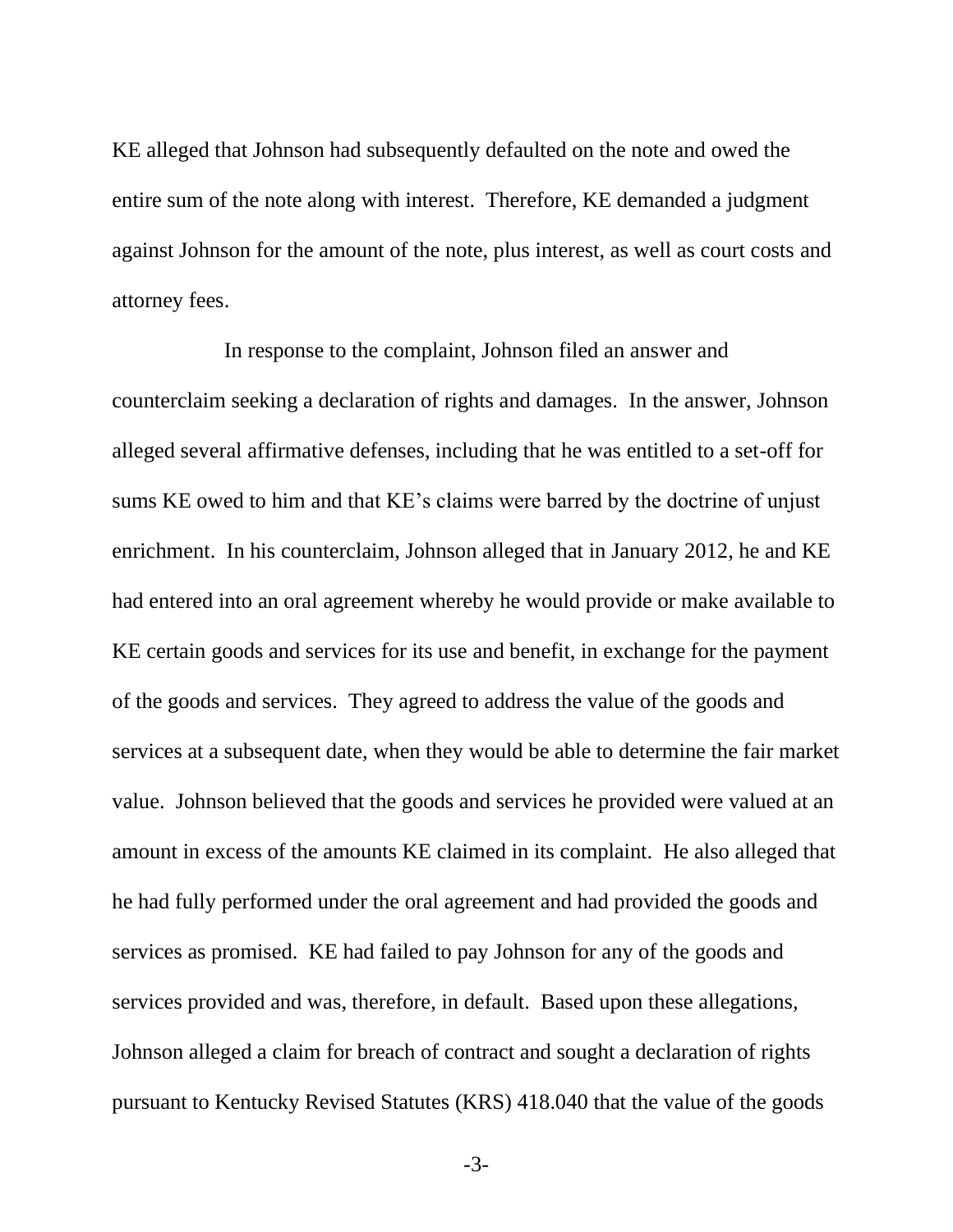and services he provided to KE exceeded the amounts claimed by KE. In addition, Johnson alleged claims under unjust enrichment and *quantum meruit* theories.

In its answer, KE denied the allegations Johnson raised in his counterclaim, and it specifically denied the existence of an oral agreement or that there was an agreement to address the value of the goods and services at a later date. It raised the affirmative defenses of waiver and estoppel, the statute of frauds, the statute of limitations, laches, and fraud.

In his answers to KE's interrogatories, Johnson identified the specific goods and services that he claimed were the subject of the alleged oral agreement

between him and KE:

Goods and services include, but are not limited to the following: 1) Extensive and complicated backside building of website and development of web workings for gitguns.com; 2) guidance, advice, mentoring and assistance in getting established with distributors of guns and related accessories; 3) web tie-in to Gunbroker; 4) business set up and consulting including electronic bound book for firearms sales, POS [point of sale], federalrelated compliance and licensing matters; 5) wholesaling to Gitguns and gitguns.com; 6) Five Kimber 45 caliber pistols at \$2500 each.

As to the valuation technique to be used, Johnson stated:

The value of the goods and services were to be determined based upon the costs incurred, the value of time and effort invested by Defendant and his agents and employees and by the overall value of the product produced. Such valuation would take into account categories of items and work outlined in Answer to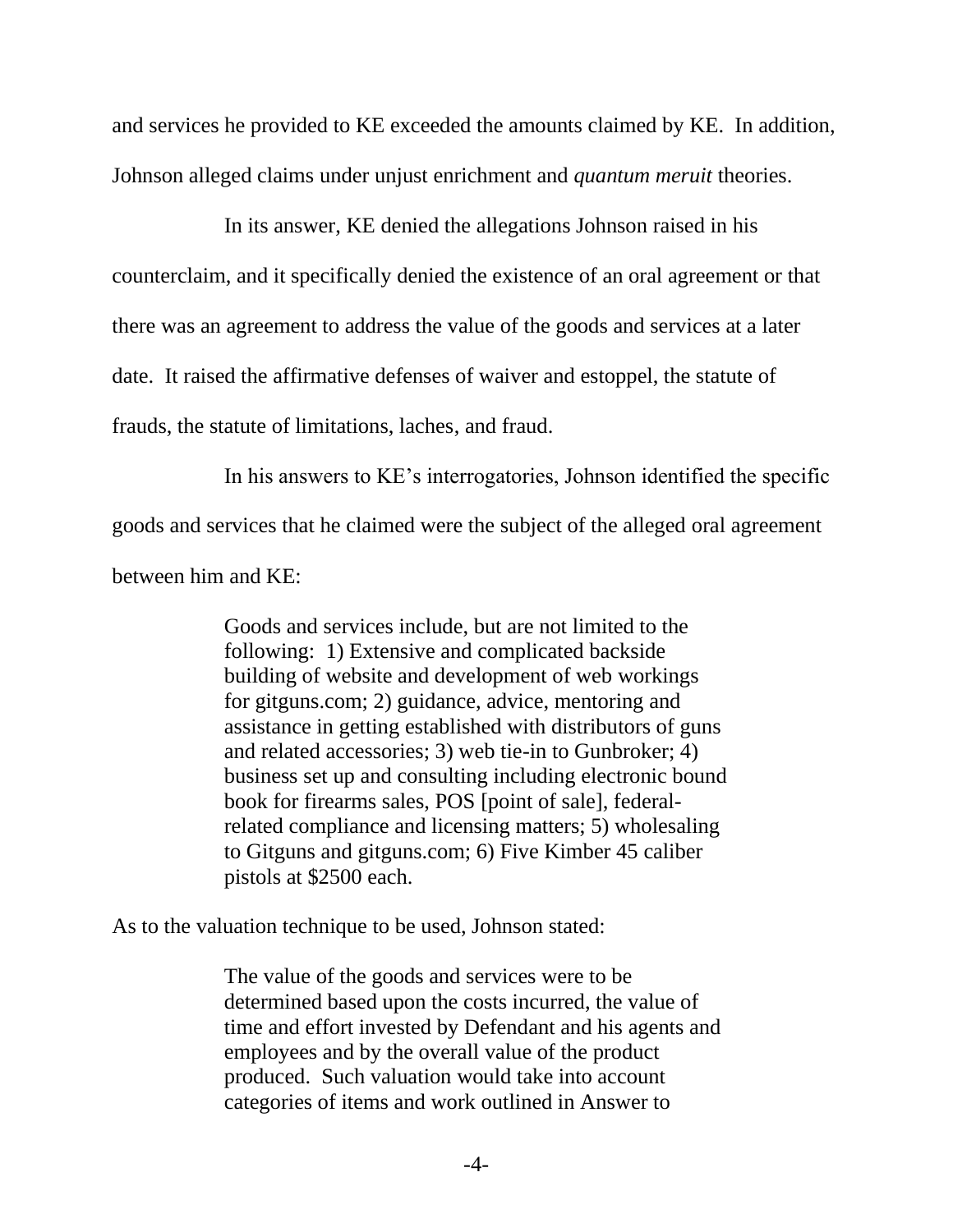Interrogatory No. 2, above. At the time of the initial discussions and entering into the agreement, it was anticipated that the value of the goods and services to be provided by Defendant would be at least \$200,000 and in all likelihood more because of the needs of Plaintiff and his agents and employees.

On November 29, 2016, KE filed a motion for summary judgment on its complaint and on Johnson's counterclaim, stating that there were no genuine issues of material fact to be decided and that it was entitled to a judgment as a matter of law. As to its own complaint, KE stated that there had not been any evidence presented that that promissory note was unenforceable, and Johnson admitted in his response to KE's requests for admissions that he had executed the promissory note attached to the complaint and that a demand for payment had been made. Further, Johnson admitted that he was not challenging the enforceability of the promissory note in his response to a motion to compel. As to the counterclaim, KE argued that Johnson failed to produce any documentary evidence to support his allegations that an oral agreement existed; that the parol evidence rule would not permit the introduction of any proffered evidence or testimony to vary the terms of an unambiguous contract (the promissory note); that the statute of frauds had been violated; and that Johnson failed to establish the essential elements of his case.

In response, Johnson stated that summary judgment was not appropriate as material issues of fact remained to be decided. While he had not contested the authenticity of the note, Johnson argued that he had asserted a

-5-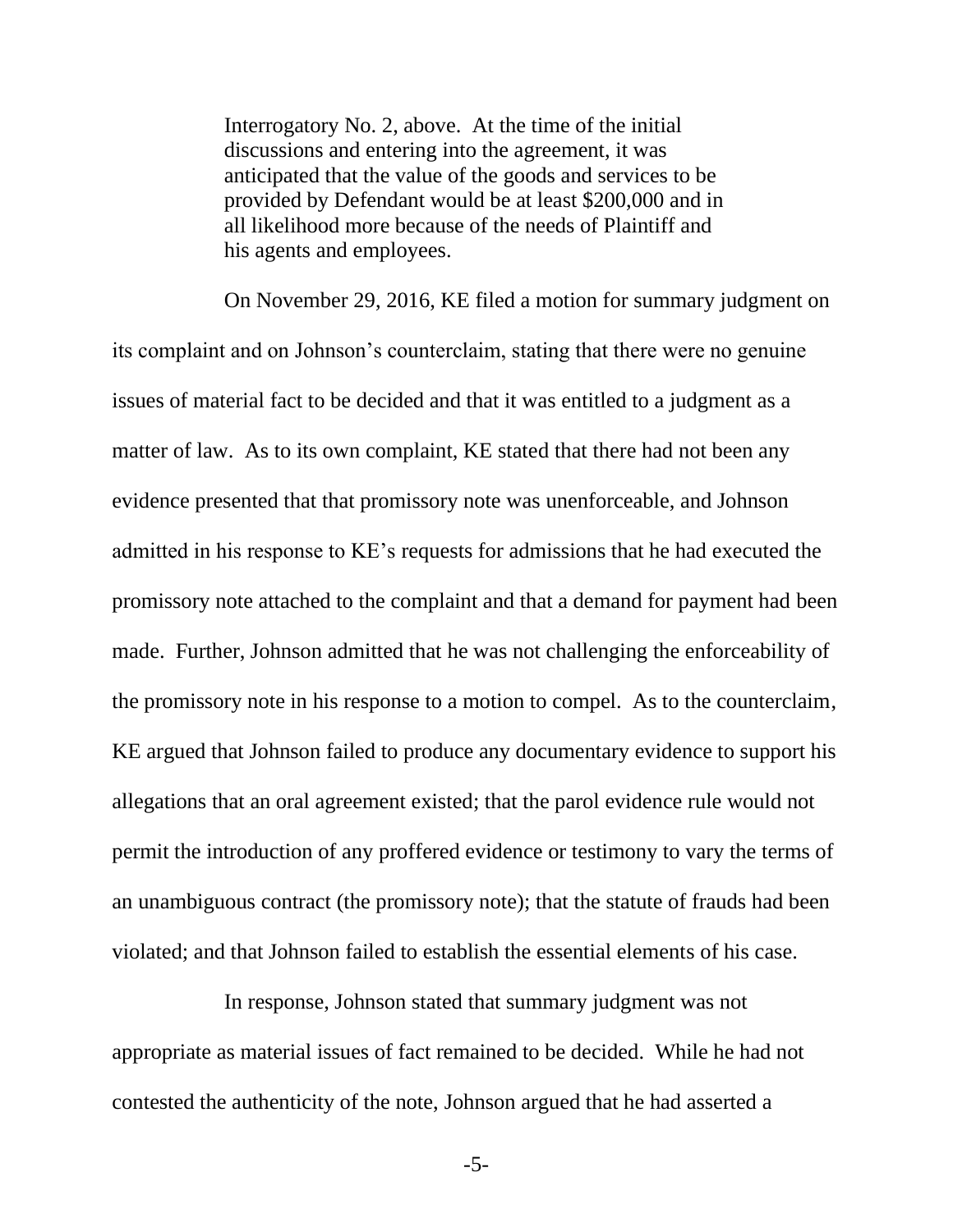counterclaim and the right to set off the amount due under the promissory note. The extent and the value of the goods and services that Johnson, along with his agents and employees, provided to KE was an issue of fact to be decided. He also disputed KE's arguments related to the parol evidence rule and the statute of frauds.

The parties presented oral arguments to the court on their respective positions, after which the court entered an order on October 12, 2018, granting in part and denying in part the pending motion for summary judgment.<sup>1</sup> First, it held that, because the promissory note was not ambiguous but was an integrated agreement, parol evidence of a contemporaneous agreement was inconsistent and inadmissible. Second, it held that the alleged oral agreement violated the statute of frauds, noting that neither party had addressed whether the oral agreement could have been completed in less than one year. In addition, modifying the promissory note to the extent that repayment would be set off by the provision of goods and services would materially affect the terms of the written agreement and must be reduced to writing to be enforceable and comply with the statute of frauds. Therefore, the court granted summary judgment on KE's verified complaint.

 $<sup>1</sup>$  The court also denied KE's motion to dismiss Johnson's counterclaim, which addressed</sup> whether Johnson was the real party in interest.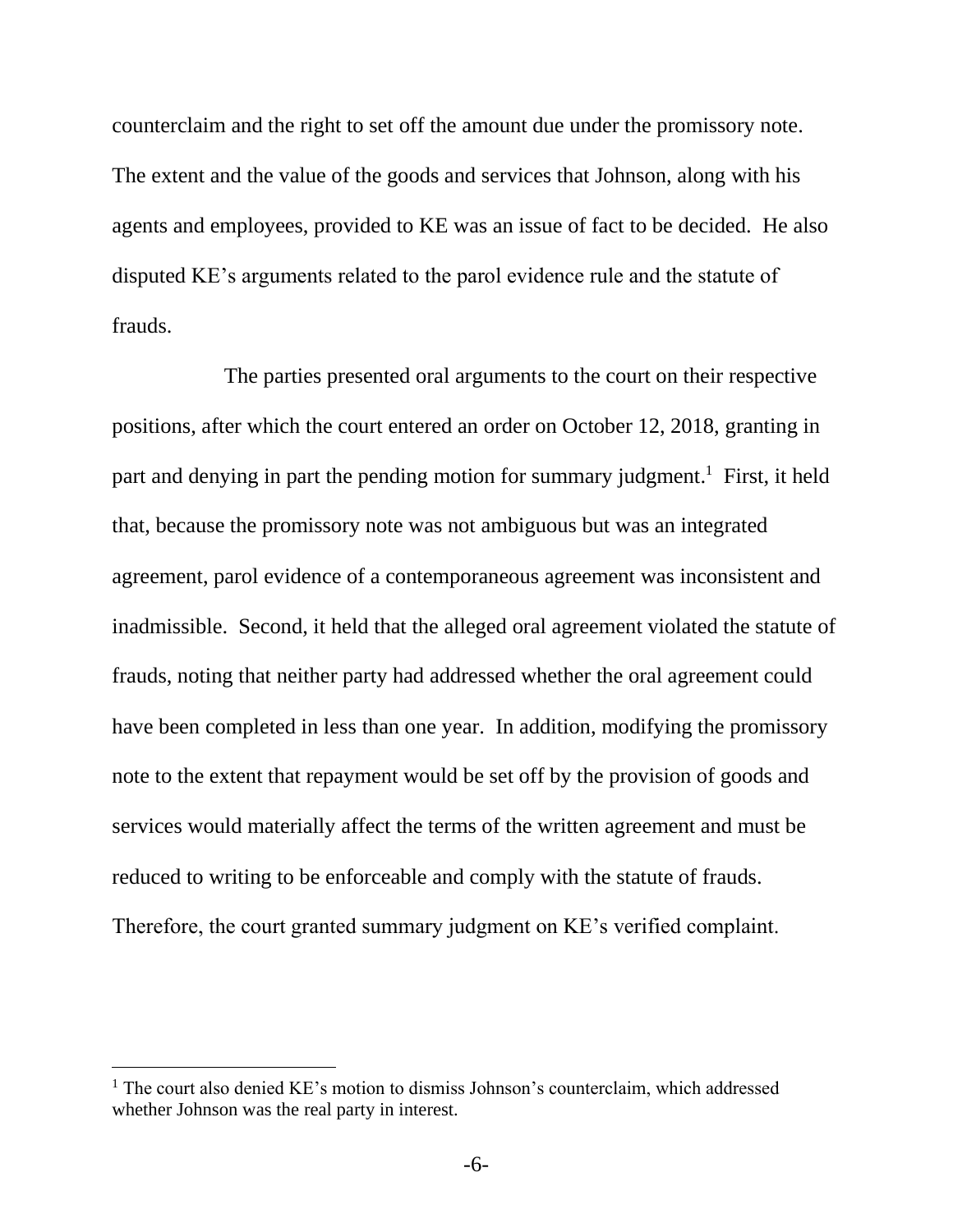As to Johnson's counterclaim, the court granted summary judgment on the breach of contract counterclaim as there was no contract, and on the declaration of rights claim as Johnson failed to present any affirmative evidence showing the value of the goods and services. It, however, denied summary judgment on the unjust enrichment and *quantum meruit* claims.

Rather than holding a trial, the parties agreed they would present their witnesses via deposition and would orally argue their respective sides and follow up with written arguments once additional depositions were completed. The record contains the depositions of Cliff Shumate, the president of KE; Johnson, who had been the owner of Security Safe Outlet (SSO), a gun store in Paris, Kentucky; Jedidiah Reader, who worked for KE in tech support, networking, and web development; Jennifer Arnett, who had been the vice president of SSO; and Matthew Denninghoff, who worked as a web developer for SSO.

Cliff Shumate testified by deposition on October 11, 2016. He and his wife, Kim, are the sole members of KE, a limited liability company located in Paris, Kentucky, that was formed to be a packaging and fulfillment center. KE obtained a federal firearms license (FFL) in 2012 and began to distribute firearms and sporting goods equipment related to hunting and fishing. KE sold merchandise through internet orders as well as in a retail store, GitGuns, later called GitOutfitted.

-7-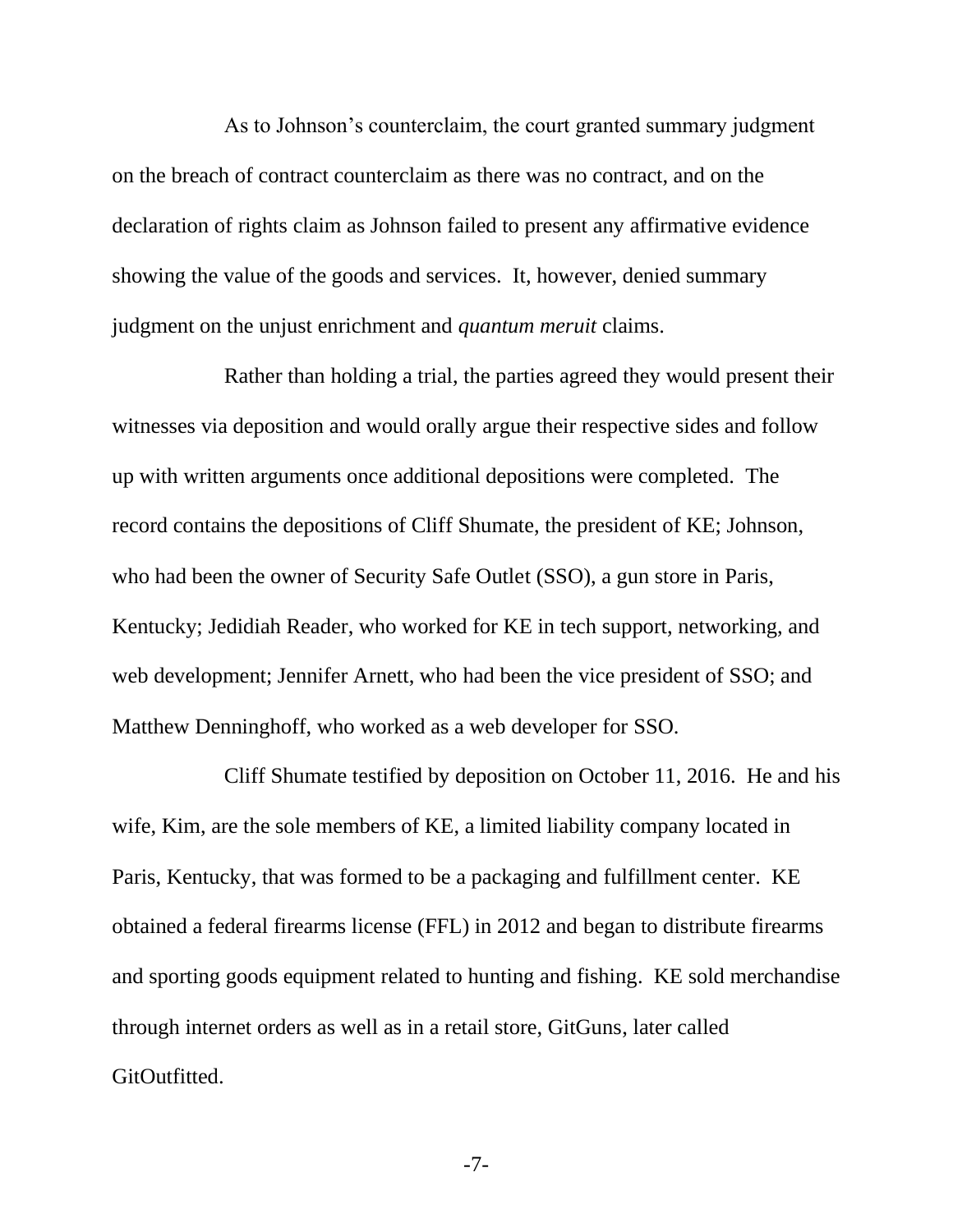Shumate met Johnson when he was a partner with Bud Wells at Bud's Gun Shop, located in Paris (this became SSO). Shumate stopped in the store in January 2012 to tell Johnson he planned to start his own firearms distribution business, both retail and online, and that they would be competitors. He described this as a "gentlemen's discussion" as it was a small town. Shumate said Johnson responded, "Why don't you buy mine?" Shumate knew about litigation pending between Bud and Johnson, as well as the other partners, and, therefore, declined Johnson's offer to purchase the business. Shumate described his understanding as "I think it was the gentlemen's agreement that we would try to help each other out until the lawsuit was settled, and then open the discussion again. That was my understanding." The promissory note with Johnson was dated January 31, 2012. His discussion with Johnson about money began following their first meeting in early January when they discussed that Shumate would be opening his own business. Johnson needed short-term capital and asked to borrow money from him.

Shumate detailed the gentlemen's agreement between him and Johnson as including: 1) Shumate's providing office labor and shipping materials for free; 2) Johnson's providing guidance, advice, mentoring, and assistance in getting KE established with gun distributors/related accessories; and 3) Johnson's offering to have Mr. Denninghoff assist KE's IT person, Mr. Reader, in building

-8-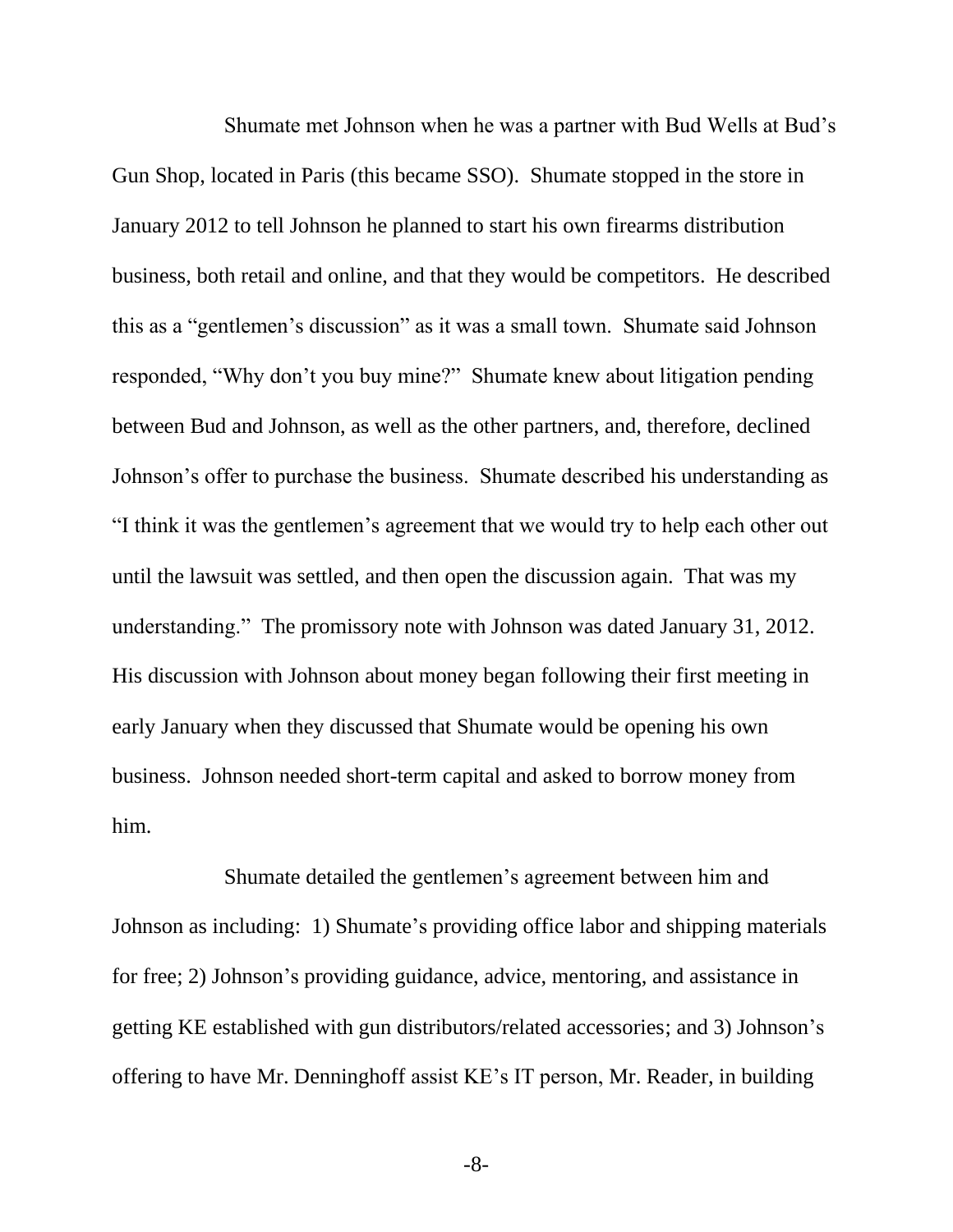the website to sell firearms and accessories. Shumate testified that, "based on the . . . interactions, we were cooperating. I was helping him where I could pitch in and help. He offered to pitch in and help wherever he could. There was no contractual, no mutual agreements, and there were no cost sheets or price quotes." Shumate denied that there was an agreement to settle up at some point, and no demand for payment was ever made. His belief was that the help each was offering was provided for free. He went on to state that the deal with Johnson unraveled quickly when distributors revoked Johnson's credit. He also denied that Johnson had helped with the electronic bound book for firearm sales, the POS system, related federal compliance, or licensing matters.

As to the promissory note, Shumate stated that Johnson presented it to him in his (Johnson's) office. KE's finance director, Chris Sherman, notarized Johnson's signature. Shumate made his first demand on the promissory note in a letter dated May 9, 2013, which was hand-delivered to Johnson on May 9th at Johnson's office. Shumate understood the promissory note to be outside of the various services that were provided. There was never any discussion that these were connected.

Earley Johnson testified by deposition on December 8, 2016. He was retired and living in Carson City, Nevada. In 2012, he was involved with SSO, a retail establishment in Paris, Kentucky. Johnson was the sole owner of SSO,

-9-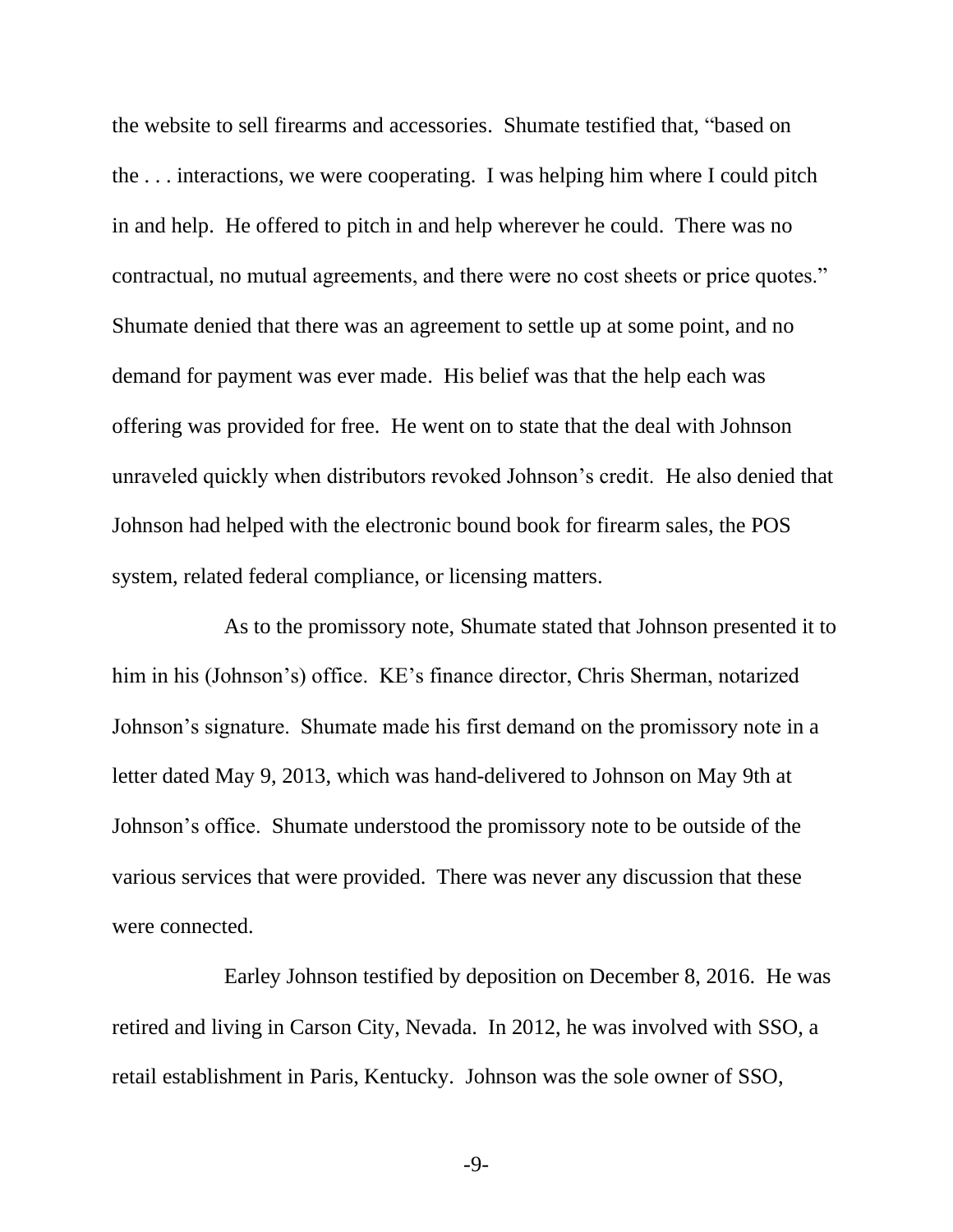which was dissolved on December 28, 2013. Johnson admitted that he signed a promissory note in January 2012, and he did not contest the legitimacy or enforceability of the note. His version of the circumstances surrounding the execution of the note is as follows:

> Well, the note came by Clifton to me in early '12, maybe the end of 2011, and he told me that he was thinking about getting into the gun business, and that he would be a person that would be, you know, a competitor, and he just wanted to let me know. And I said thank you. I said, If there's anything I can do to help you out, let me know. And I said, I'm in a little financial jam here. And I offered to sell him my store, and he said, well, he wasn't interested in doing that right now. I said, Well, Security Safe Outlet needs some operating capital, and we have – my two associates, people that work for me, Jennifer Arnett and Matthew Denninghoff, we've been trying to figure out some way, besides selling the guns and having the retail, and the Internet business was to expand our activities.

So we had come up with a model to help level the playing field between small gun dealers and big gun dealers that have a large Internet presence. And the model would be one in which the problems with the small gun store was inventory, storing a lot of inventory on their premises, the cost of that inventory, and freight for the inventory to come in, the dollars it took to carry that inventory, and then their customer base, because most of their customer base was just walk-in traffic.

And so for the bigger gun dealers that had retail outlets and very large Internet presence, they were able to acquire the – what they could do was that – the manufacturers would sell guns to the distributor and the distributors then would distribute it to the dealers, to the small dealers. And for the big guys, what they could do,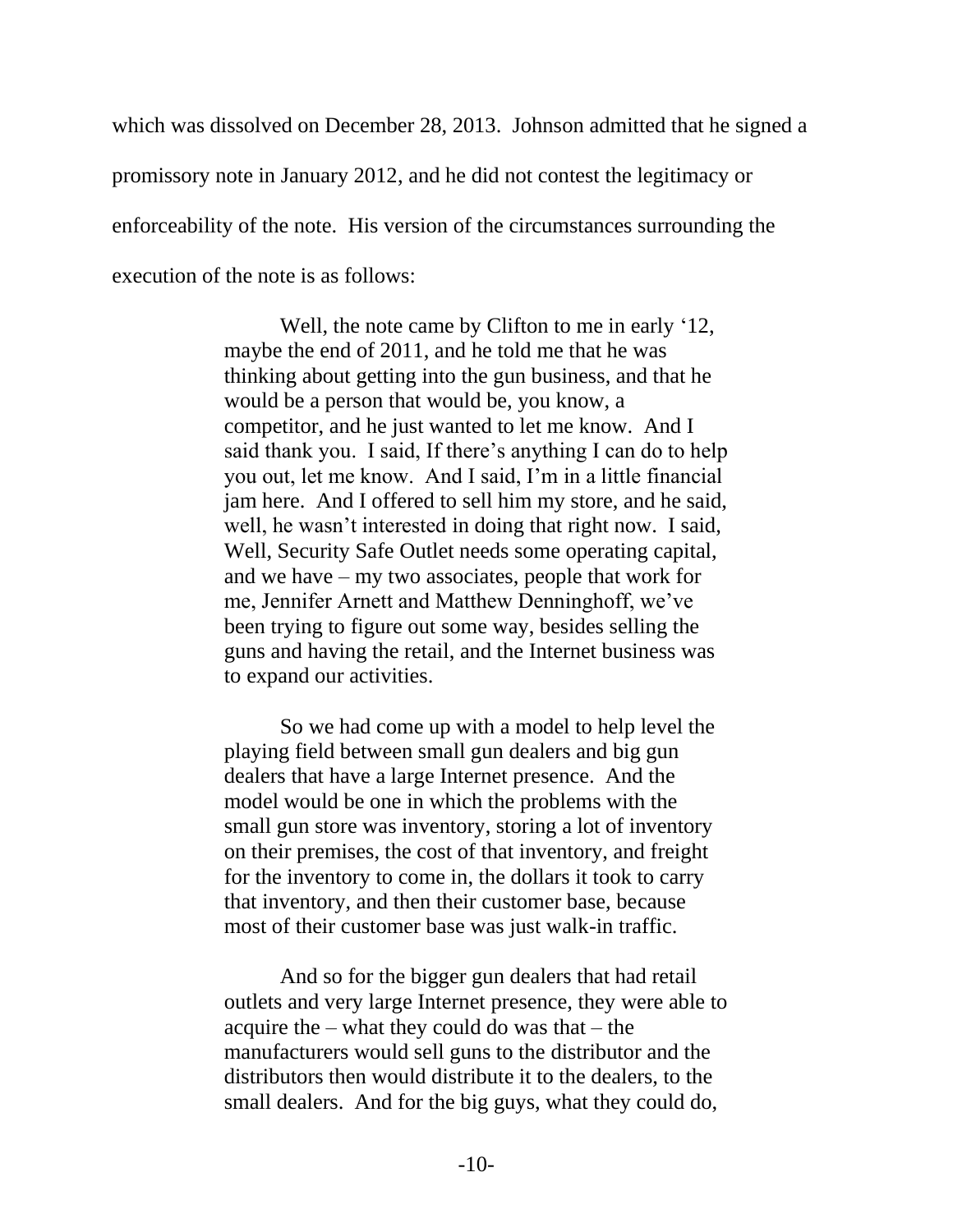that had the technology and the Internet IT guys to write the programs, what they could do was take the inventory of a distributor, however many thousands of guns they had, and then they could then put it on  $-$  write a program that then would take their inventory, once the distributor allowed them to do it. And they would take that inventory, and then they could put it on their computers in their store so that if a customer came in and said I want a gun, and he sees a gun laying in the cabinet, but I like that. But I really would like something else. What do you have? And the guy could go and show them their computer and say, oh, well, here's a gun with a little different flavor, whatever. Are you interested in it? Yes. I want that one.

So then the customer – he would say it would take me a couple of days to get it. So then the customer would buy the gun, if they were interested, buy the gun. The dealer would have it shipped to him from his distributor, and then he would already have sold it to the customer.

Johnson told Shumate he could offer his expertise to him in setting up his own

store, and Shumate agreed.

[S]o I said, If you're interested, we can help you get set up, started. I have an operation that would compete with the big gun dealers. And he said, Let me think about that. So then he left, and we met back maybe a week later, whatever, and he said he would like to pursue that adventure. I said, That's fine with me. I'll get Jennifer and Nancy and use our IT guy working on that part of it. And I said that I could use some operating capital and he said how much? I said, Well, I don't know how much this project is going to cost because we're just putting it together. And I said, But I personally need some operating costs of 200,000. And he said, okay, I'll loan you the money for that. I said, Well, then I'll help you set up your Internet business and help you with your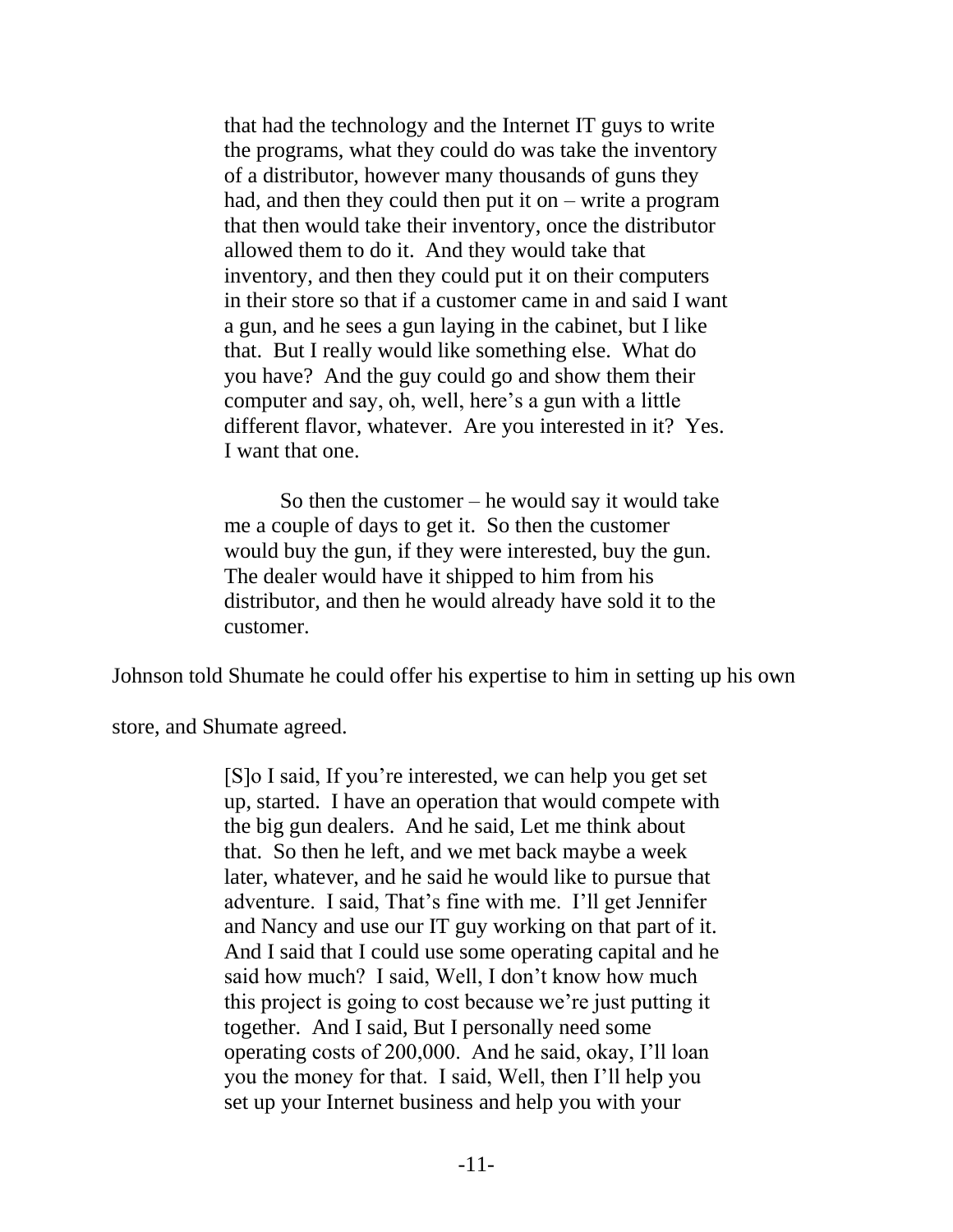store as much as – whatever you need, and contacts with the different distributors and buying groups, if he was interested in getting into some buying groups in order to get the product at the right price. And there was advantages to all of that.

Johnson said that he asked his law firm to draft the promissory note. He did not obtain any other documents from the law firm related to his dealings with KE. SSO employee Matthew Denninghoff wrote the code for the computer system; he had previously designed and written the code for a large internet gun business. Johnson discussed the goods and services provided to KE pursuant to the alleged verbal agreement between him and Shumate. He sold firearms to Shumate at his costs, plus a dollar or two, as well as accessories, and he provided help with distributors. Johnson stated that the value of Mr. Denninghoff's involvement with Shumate was \$200,000.00, which was based on the knowledge and expertise he brought to the program. He did not recall the cost to himself or SSO to build the website. Johnson stated that Shumate sent two employees to help him at the store with fulfilling orders; he considered this to be training for when Shumate opened his own retail store.

Shumate made a demand on the note in writing, but Johnson had never made a payment on it. He told Shumate and his wife at a meeting at Billy's Barbeque that he did not have the money to repay the note as the bank had foreclosed on the store, and he was trying to sell it. The mortgage note was

-12-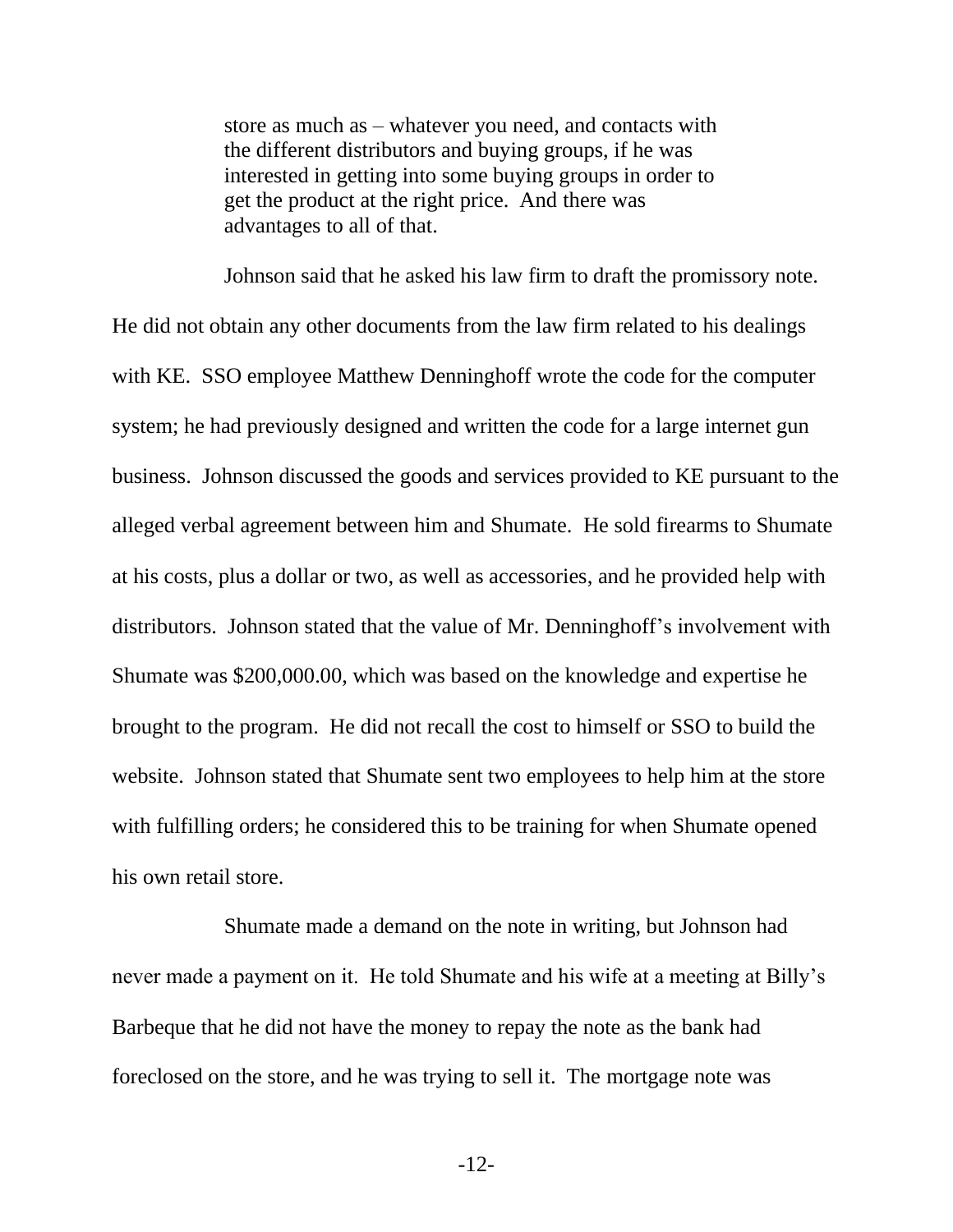between \$350,000.00 and \$375,000.00. He told Shumate that he could not pay the note and that the only thing he could offer was his real estate: "[T]he best they can do is give you this building for the mortgage, and then you could turn around and sell it and make money because of the prime location of the building[.]" Johnson valued the real estate he offered to sell at \$700,000.00. He was still intending to pay the note, and Shumate understood that. Johnson never told Shumate that he did not owe the money; he did not think the timing was right to present to him that the goods and services he provided were worth \$200,000.00.

On examination from his attorney, Johnson testified that he believed that at the time he signed the promissory note, he and Shumate had a meeting of the minds on the deal that Johnson and his employees would build the website for Shumate and would advise and assist Shumate's employees to get his gun business started. He believed that the providing of goods and services, advice, consultation, and assistance would be in exchange for some future payment. Johnson advised Shumate on the basics of the gun business, including pricing, compliance, ATF issues, licensing, the point of sale system, the bound book, and federal rules and regulations. He did not know what the payment would be at the time because he did not know the extent of goods and services that would be needed. He believed Shumate understood this and that they would reconcile what he owed to Johnson at some point. He believed the value of goods and services provided was in excess of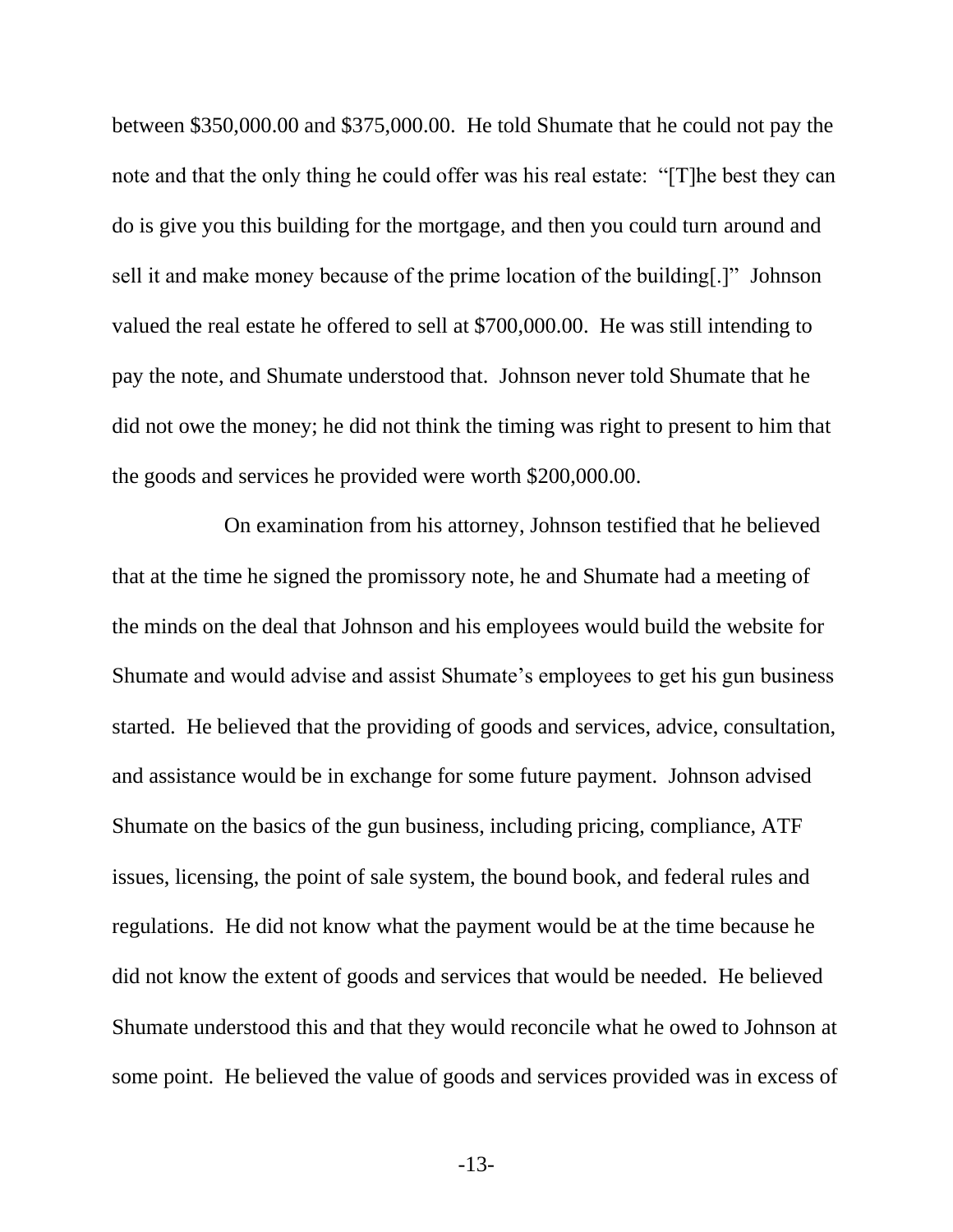\$200,000.00. He believed the promissory note and the oral agreement about what he would be providing were parts of the same transaction.

Jedidiah Reader testified by deposition taken March 30, 2017. He received a four-year degree in computer science from Morehead State University in December 2008, and he began working for KE in September 2011 as a programmer. He was also the IT liaison between KE and Bud's Gun Shop. He eventually worked with Matthew Denninghoff to set up KE's website server, which he said for the most part was installing programs and setting up accounts. Mr. Reader had never done this before. They spent two weeks to set up the website, and Mr. Reader spent another two weeks to set up any web front Shumate wanted. The website went live in late March or early April 2012.

Matthew Denninghoff testified by deposition on October 23, 2019. He works in the computer programming and web development field. He began working in web development and customizing at Bud's Gun Shop in 2003. Mr. Denninghoff began working for Johnson and SSO in 2010 when Johnson and Bud split, and he continued to work there until 2013. He began working on GitGuns, KE's website, in early 2012. He remembered doing at least two months of work for KE while he was employed and paid by Johnson. His website planning notes begin on February 9, 2012, and end on July 12, 2012. He was told, "we're working with Cliff [Shumate]. I want you to do what you've done for us and make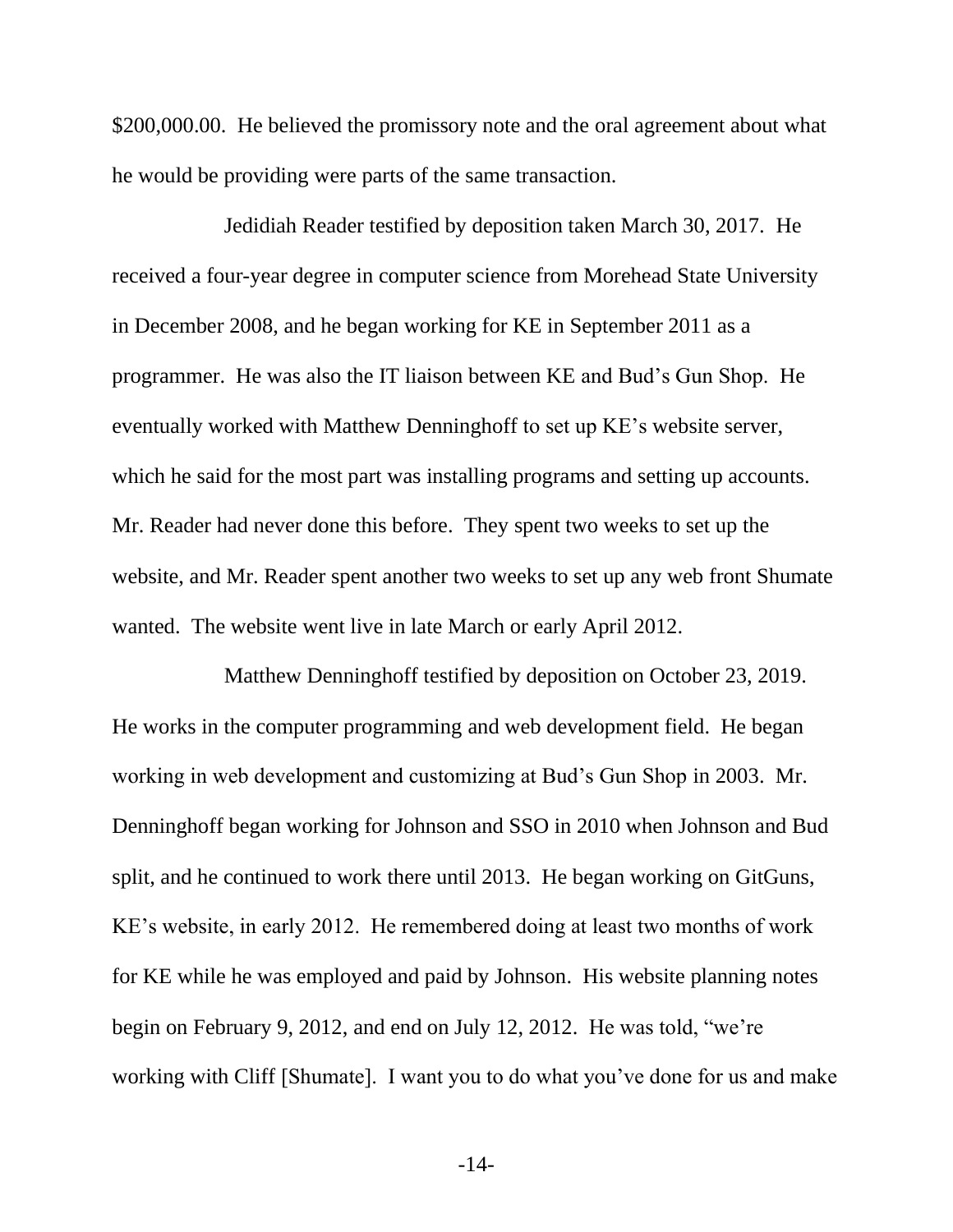it work for him. He's going to sell guns, too." Mr. Denninghoff testified about the cost involved in web development based upon his experience in designing, programming, and maintaining KE's website as well as his exposure to these types of products in the area of business software development. He said his current employer contracts its programmers out at \$150.00 to \$300.00 per hour to do work similar to what he did to build KE's website. The cost to hire a professional company to build and maintain a similar website, licensing a year's worth of software code, and training on the use of the system could exceed \$200,000.00. Mr. Denninghoff spent one to two months training Mr. Reader on the system. He said Mr. Reader did not contribute to the building, designing, or completion of the website.

Jennifer Arnett testified by deposition, also taken October 23, 2019. She began working for SSO in 2000, and she worked there for 14 years until the business closed. As to the relationship between Johnson and Shumate, Ms. Arnett stated that Shumate approached SSO about setting up his own FFL and website to sell firearms online, and they walked him through the process to get started. Based on her experience in the business, she had the connections and infrastructure to create a turnkey operation for Shumate and mentor him. There was no formal agreement between the two sides. She described the relationship between her and the Shumates as a friendship, and she wanted to help. Johnson/SSO was going to

-15-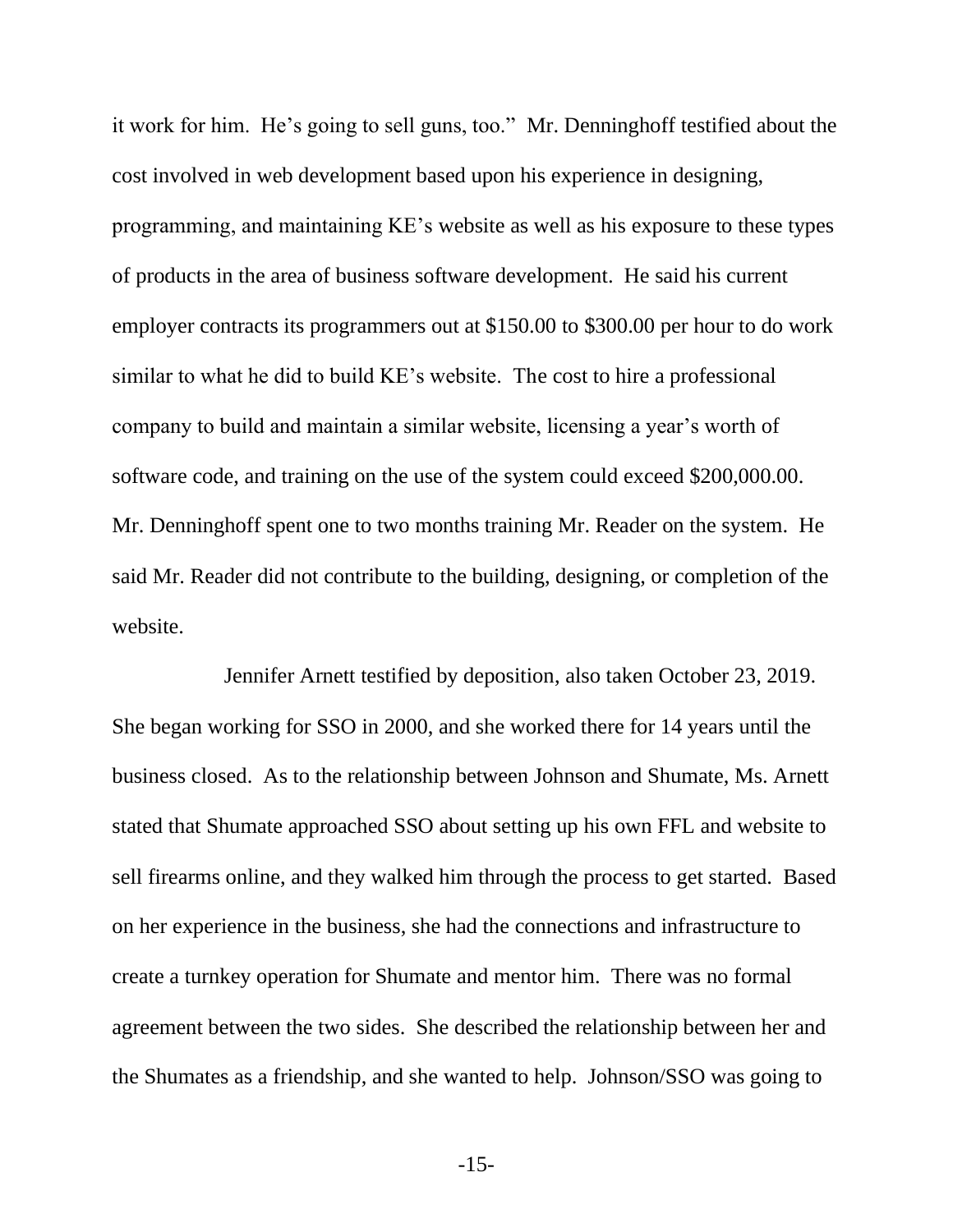provide Shumate with Mr. Denninghoff to give him the back end of their website so that KE would be able to tie into SSO's inventory, which would permit KE to sell firearms at a better cost. Shumate also sent his employees to SSO's store to help out. She was not in any meetings where Johnson and Shumate discussed the underlying agreement that would permit her to provide any specific information about it. She said there were no discussions about the value Johnson would be bringing to the equation as far as the buying group price point and the website. She said this was the first time they had tried to set up something like this. Her view of the value of what Shumate received from having a turnkey business handed to him to sell firearms online was a \$1 million benefit from creating the relationship with the distributors. Any buying benefit that Johnson could have conferred ended when the business was shut down in 2014. She was aware of the promissory note after it had been executed.

In his pretrial brief, Johnson assessed the value of goods and services provided to KE totaled between \$1,414,000.00 and \$1,724,000.00, and included:

- \$1,000,000.00 in buying power, advice, relationship, consulting, and turnkey operation.
- \$300,000.00 \$600,000.00 to build the website.
- \$64,000.00 to customize the website.
- \$50,000.00 \$60,000.00 for tutoring.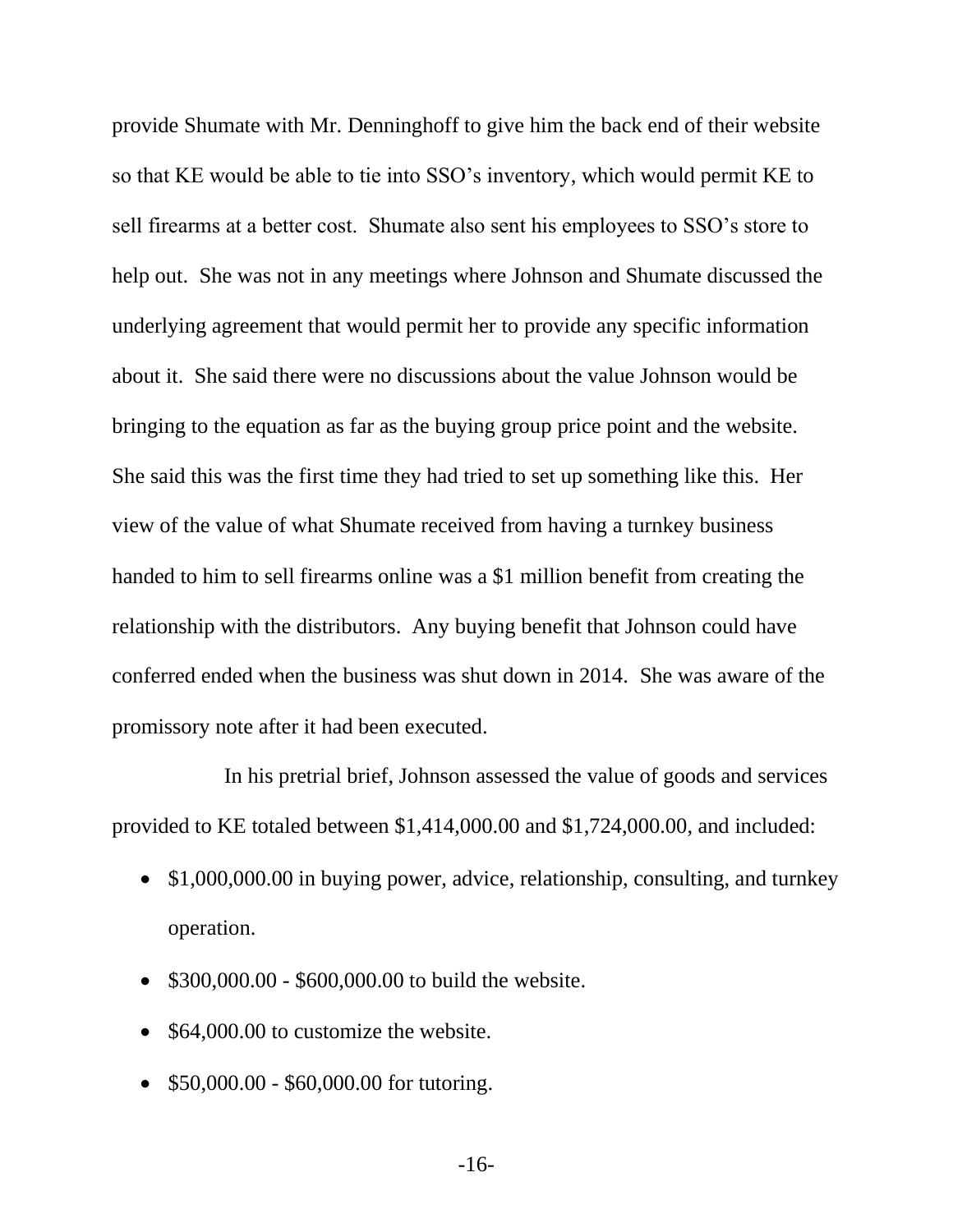Johnson requested that the court find the value of the goods and services he provided to KE totaled \$1,660,000.00 and enter a final judgment against KE in that amount. The judgment, he stated, would serve to offset the prior ruling on KE's promissory note. In its brief, KE argued that there was no factual support for Johnson's unjust enrichment claim.

On December 5, 2019, the court held a short bench trial and heard testimony from Shumate as well as arguments from the parties. Shumate discussed the testimony from the two depositions that had recently been taken, including Jennifer Arnett's reference to a "million dollars' worth of value." He denied ever discussing or being promised such an opportunity, and it never materialized. Shumate said KE began helping Johnson's company around the time the promissory note was signed at the end of January 2012, and they stopped assisting each other in July 2012. Shumate discussed the fact that there was a lawsuit Johnson's company was involved in with an ex-partner. He did not know the details of the lawsuit, but he did know that Johnson needed short term capital to "stay alive" until the lawsuit ended, which was part of the promissory note. Johnson's business was struggling, and Shumate sent his employees to help out once the creditors had closed Johnson's line of credit. Shumate provided shipping cartons, and KE's employees answered the telephone and greeted customers. Shumate never asked for compensation for their agreement had been to assist each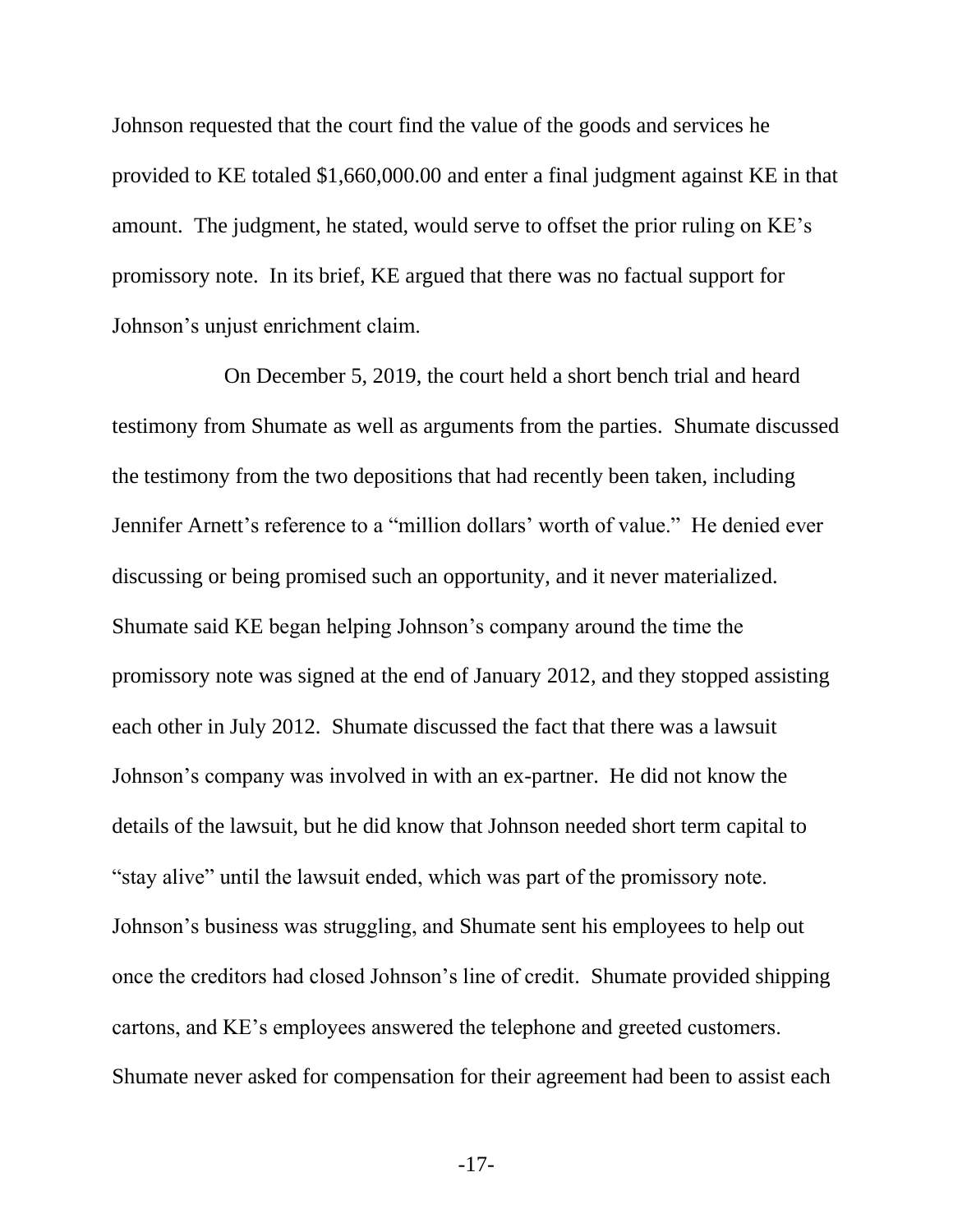other at arm's length as best as possible. He understood that Johnson would provide assistance to them and they would assist Johnson. There was no mutual agreement, and there was never an invoice for any of the services between them.

Regarding the website, Shumate stated that it had not been perfected when his IT person, Mr. Reader, came in. It was a work in progress, and there were many flaws to correct. Mr. Reader rewrote the whole program due to these flaws. Shumate closed his operation in mid-2013. By the end of 2012, the losses were so significant, he and the owners decided to wind the company down. It took awhile to do this because they had inventory. Tax forms showed a \$366,185.00 loss for 2012.

Shumate testified that the agreement to assist each other had nothing to do with the promissory note. There were no further written mutual agreements between him and Johnson. Shumate understood that it was a gentlemen's agreement to help each other until Johnson could get through the lawsuit, when they would then discuss further business ventures together. There were no written agreements, and Johnson was rarely at the building to discuss anything. Shumate took action to collect on the note when the term matured. Johnson had already closed his business or it was in disarray. Shumate presented the demand to Johnson in person in his office and followed up with other demand letters. Johnson would make promises of payment, including installments, and said he had

-18-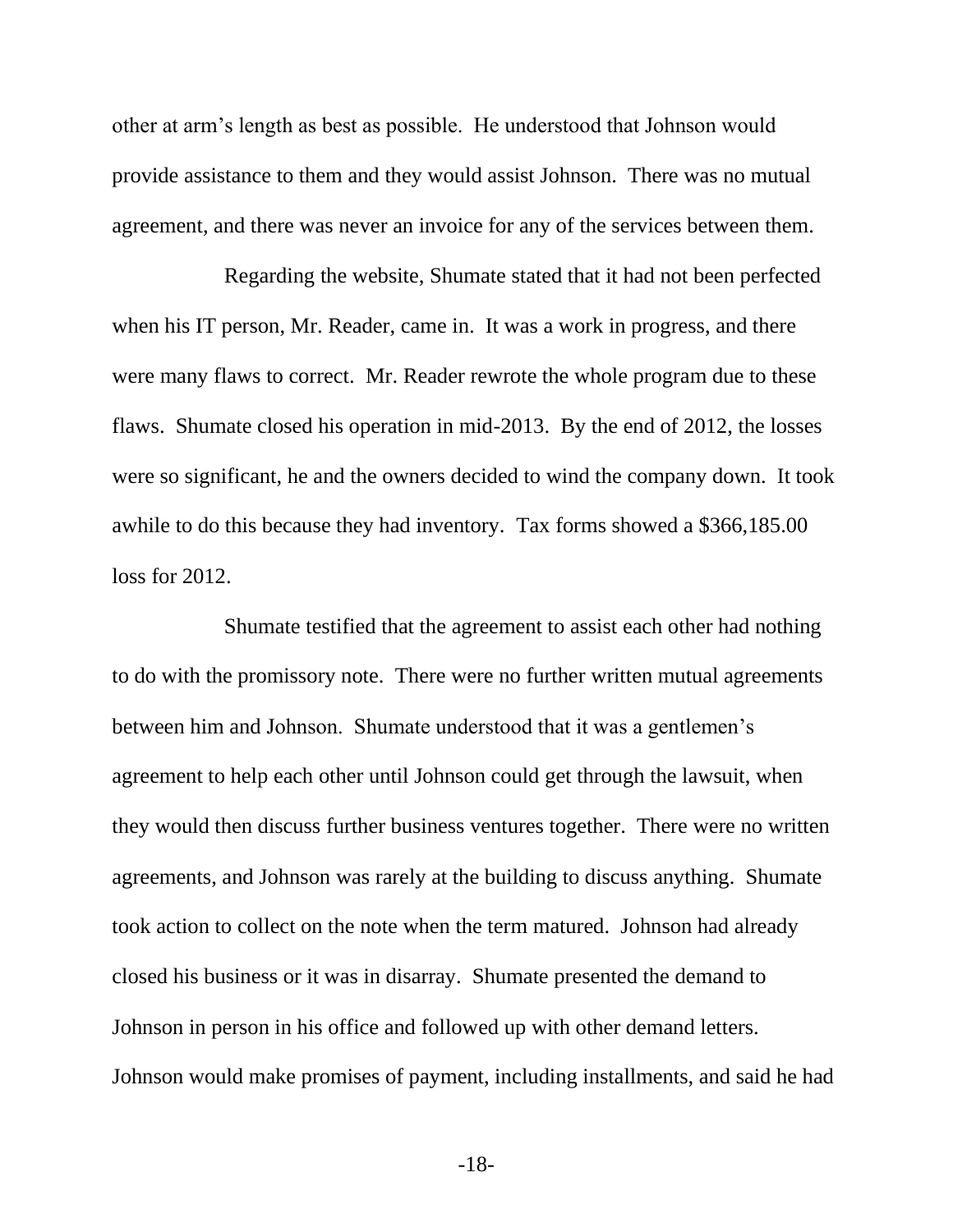a deal in the works if Shumate could be patient. Johnson never followed up on his promises to pay. There was never any discussion about offsets based on the work and services Johnson provided until the counterclaim was filed. There were no discussions of cost for the services.

On January 14, 2021, the circuit court entered its findings of fact, conclusions of law, and final judgment related to Johnson's surviving counterclaims for unjust enrichment and *quantum meruit* as well as to determine the value of goods and services Johnson provided to KE. For the unjust enrichment claim, the court determined that the only amount Johnson could recover was his expense for the benefit conferred on KE, which was \$3,666.67, the monthly pay for Mr. Denninghoff's services in creating the website. For the *quantum meruit* claim, the court held that Johnson failed to satisfy the fourth element of the theory; namely, that he did not reasonably notify KE that he expected to be paid. Accordingly, Johnson could not recover under a *quantum meruit* theory. The court entered a judgment dismissing the unjust enrichment claim as to the goods and services provided, other than for the website, and ordered that Johnson was entitled to recover \$3,666.67. That amount would be applied to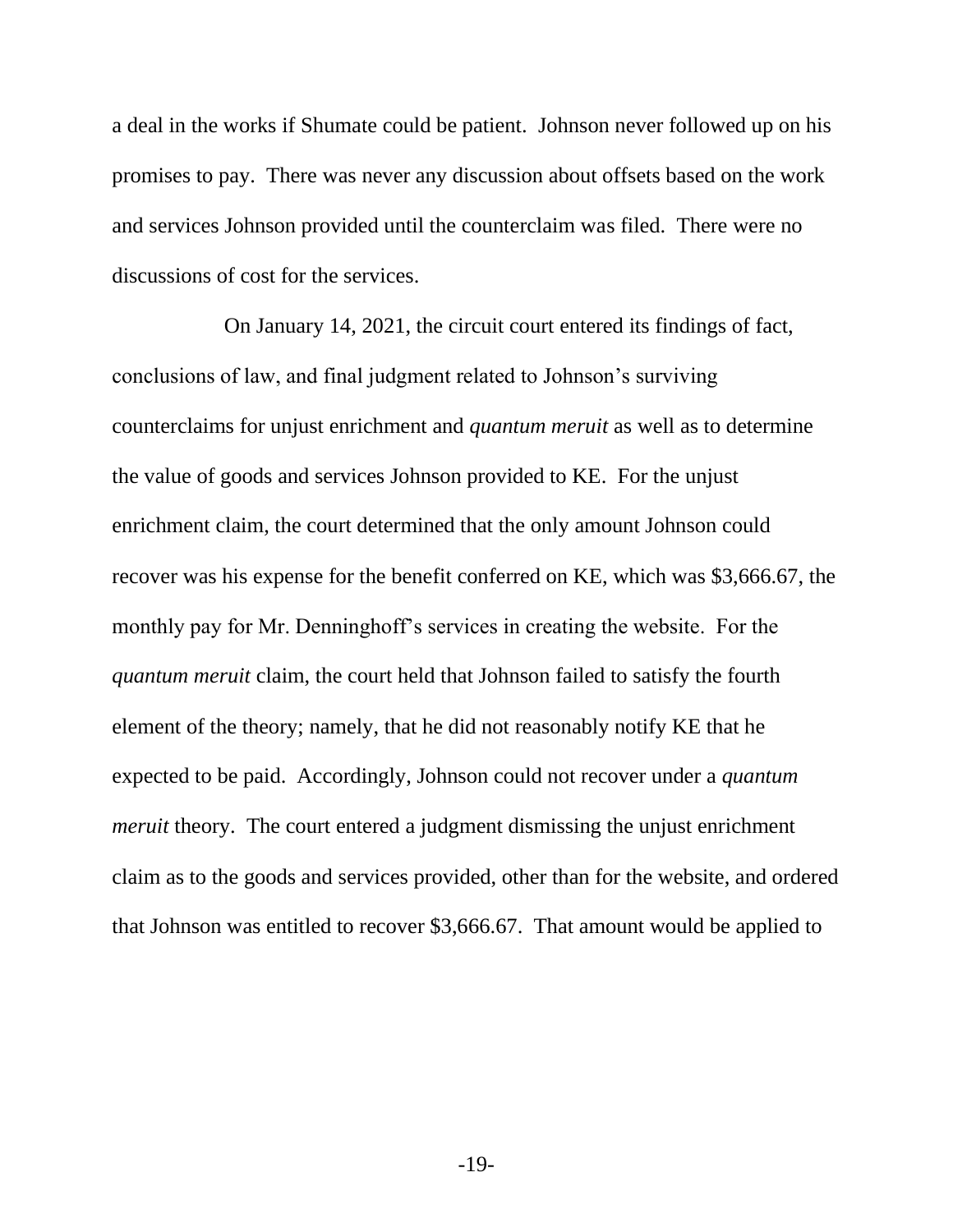the amount Johnson owed to KE under the promissory note. It also dismissed Johnson's *quantum meruit* claim. This appeal now follows.<sup>2</sup>

On appeal, Johnson argues that the circuit court erred in granting summary judgment on his counterclaims for breach of contract and *quantum meruit*, in holding that the benefits conferred on KE were not at Johnson's expense, and in finding that the value of the goods and services conferred on KE did not exceed \$3,667.67.

We shall first consider whether the circuit court properly granted

summary judgment on Johnson's counterclaim for breach of contract. Our

standard of review is set forth in *Patton v. Bickford*, 529 S.W.3d 717, 723 (Ky.

2016), *as modified on denial of reh'g* (Aug. 24, 2017):

Summary judgment is a remedy to be used sparingly, *i.e.* "when, as a matter of law, it appears that it would be impossible for the respondent to produce evidence at the trial warranting a judgment in his favor and against the movant." *Shelton v. Kentucky Easter Seals Society, Inc.*, 413 S.W.3d 901, 905 (Ky. 2013) (citations omitted). We frequently caution, however, the term "impossible" is to be used in a practical sense, not in an absolute sense. *See id*. (citing *Perkins v. Hausladen*, 828 S.W.2d 652, 654 (Ky. 1992)). The trial court's primary directive in this context is to determine whether a genuine issue of material fact exists; if so, summary judgment is improper, *Steelvest, Inc. v. Scansteel Service Center, Inc.*, 807 S.W.2d 476, 480 (Ky.

<sup>&</sup>lt;sup>2</sup> Johnson originally filed a premature notice of appeal on December 3, 2020, prior to the date the circuit court entered its final judgment. He filed an amended notice of appeal once the court entered its final judgment on January 14, 2021.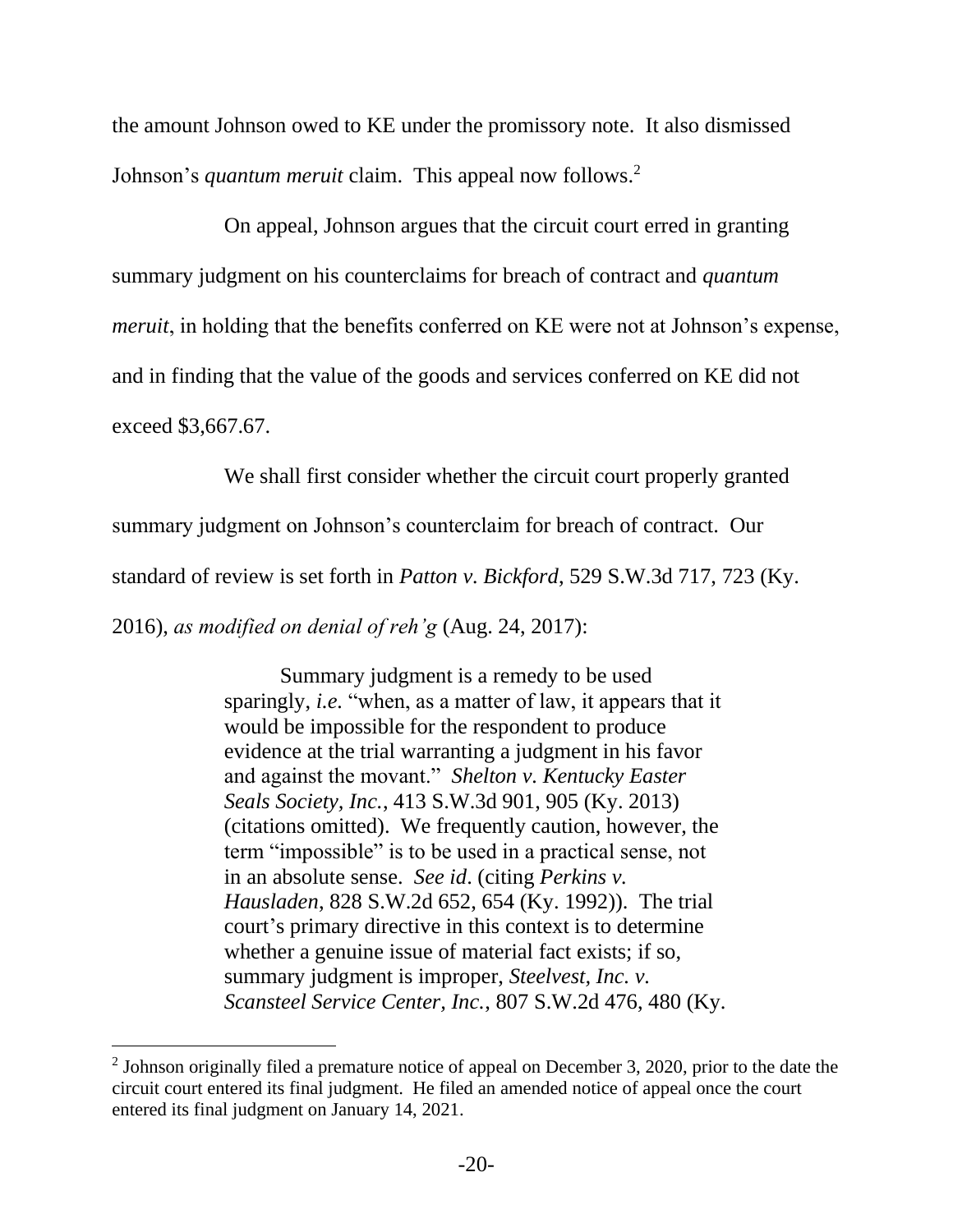1991). This requires that the facts be viewed through a lens most favorable to the party opposing summary judgment, here the Estate. *Id*. It is important to point out that "a party opposing a properly supported summary judgment motion cannot defeat it without presenting at least some affirmative evidence showing that there is a genuine issue of material fact for trial." *Id*. at 482.

A motion for summary judgment presents only questions of law and "a determination of whether a disputed material issue of fact exists." *Shelton*, 413 S.W.3d at 905. Our review is de novo, and we afford no deference to the trial court's decision.

Johnson contends that multiple factual issues exist regarding whether

the parties entered into an oral contract whereby Johnson would provide goods and services to KE in exchange for compensation in the amount of the goods and services provided, which would preclude summary judgment. The court, he stated, did not address whether any disputed issues of material fact remained but rather held that his counterclaim was barred as a matter of law by application of the parol evidence rule and the statute of frauds.

We shall first address Johnson's argument that the parol evidence rule does not apply. In *New Life Cleaners v. Tuttle*, 292 S.W.3d 318 (Ky. App. 2009), this Court explained the doctrine as follows:

> *Parol evidence* has been defined as oral evidence rather than written evidence. *Black's Law Dictionary* 1006 (8th ed. 2004). Under the parol evidence rule, when parties reduce their agreement to a clear, unambiguous, and duly executed writing, all prior negotiations, understandings, and agreements merge into the instrument, and a contract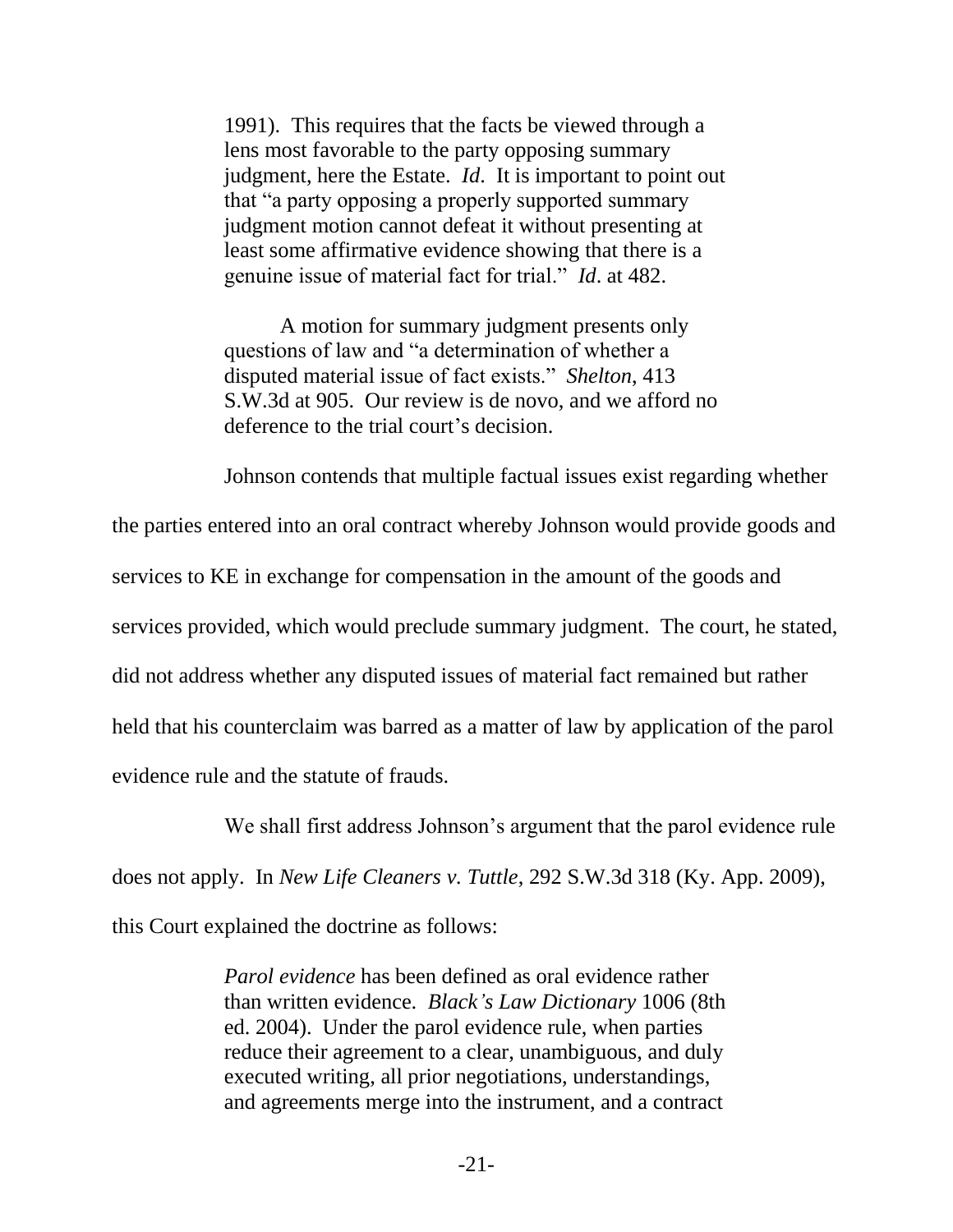as written cannot be modified or changed by prior parol evidence, except in certain circumstances such as fraud or mistake. *Childers and Venters, Inc. v. Sowards*, 460 S.W.2d 343, 345 (Ky. 1970). Only a mistake of fact will affect the enforceability of a contract, not a mistake of law. *Raisor v. Burkett*, 214 S.W.3d 895, 906 (Ky. App. 2006) (citations omitted). It is presumed that the written agreement is final and complete and that all prior negotiations between the parties have either been abandoned or incorporated into the final written instrument. *See Childers v. Lucas*, 301 Ky. 763, 192 S.W.2d 714 (1946). Kentucky courts have long recognized that oral agreements made prior to a written contract merge into the written contract. *Prudential Life Ins. Co. of America v. Bowling*, 237 Ky. 290, 35 S.W.2d 322, 323 (1931).

It is also well settled that, "[i]n the absence of ambiguity a written instrument will be strictly enforced according to its terms." *Mounts v. Roberts*, 388 S.W.2d 117, 119 (Ky. 1965); *O'Bryan v. Massey-Ferguson, Inc.*, 413 S.W.2d 891, 893 (Ky. 1966). Further, "[a] contract is ambiguous if a reasonable person would find it susceptible to different or inconsistent, yet reasonable, interpretations." [*Cantrell Supply, Inc. v. Liberty Mutual Insurance Co.*, 94 S.W.3d 381, 385 (Ky. App. 2002)]; *Frear v. P.T.A. Industries, Inc.*, 103 S.W.3d 99, 105-106 (Ky. 2003). "[W]e are not permitted to create an ambiguity where none exists even if doing so would result in a more palatable outcome." *First Commonwealth Bank of Prestonsburg v. West*, 55 S.W.3d 829, 836 (Ky. App. 2000) [(]citing *Friction Materials Company, Inc. v. Stinson*, 833 S.W.2d 388, 391 (Ky. App. 1992)[)].

Words are to be accorded their "ordinarily used meaning unless the context requires otherwise." *Bays v. Mahan*, 362 S.W.2d 732, 733 (Ky. 1962). "As a cardinal principle relating to the construction of a contract, it has long been recognized and held in this and other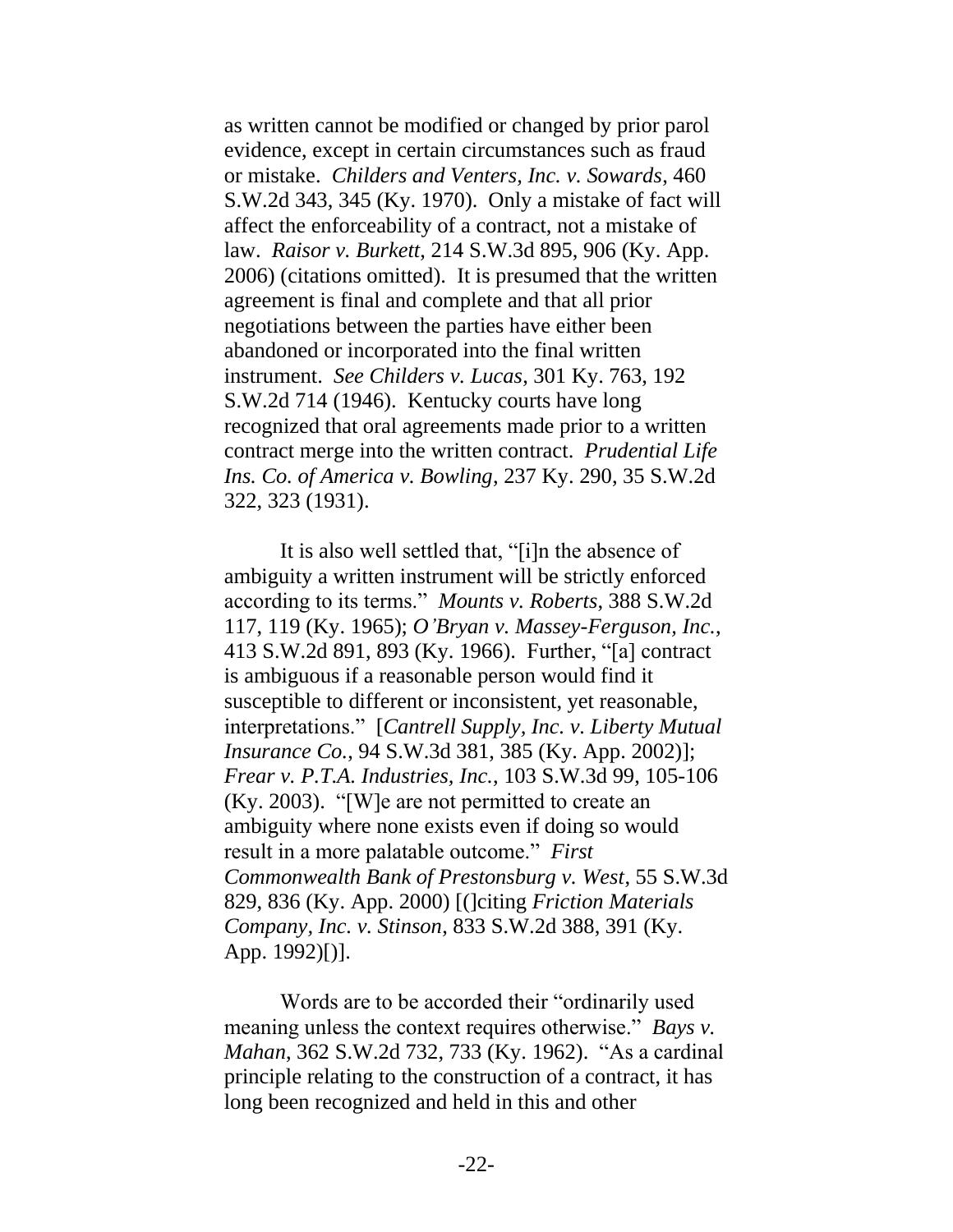jurisdictions that where the instrument is so clear and free of ambiguity as to be self-interpretive, it needs no construction and will be performed or enforced in accordance with its express terms." *Ex parte Walker's Ex'r*, 253 Ky. 111, 68 S.W.2d 745, 747 (1933) (citations omitted). The only purpose of judicial construction is to remove ambiguity and doubt and to make certain that which in itself is uncertain. *Frear*, 103 S.W.3d at 106. While nothing can be added to or taken from a written contract by prior parol evidence, it is the rule that ambiguities may be explained by parol evidence. *Stubblefield v. Farmer*, 291 Ky. 795, 165 S.W.2d 556, 557 (1942).

Long ago, Kentucky courts adopted the legal analysis of I. Greenleaf on Evidence, Section 275:

> When parties have deliberately put their engagements into writing, in such terms as import a legal obligation, without any uncertainty as to the object or extent of such engagement, it is conclusively presumed that the whole engagement of the parties, and the extent and manner of their undertaking, was reduced to writing, and all oral testimony of a previous colloquium between the parties or of conversation or declarations at the time when it was completed, or afterwards, as it would tend in many instances to substitute a new and different contract for the one which was really agreed upon, to the prejudice, possibly, of one of the parties, is rejected.

*Russell v. Halteman's Adm'x*, 287 Ky. 404, 153 S.W.2d 899, 904 (1941) (citing *J.I. Case Threshing Machine Company v. Mattingly*, 142 Ky. 581, 134 S.W. 1131, 1133 (1911)). In short, the import of the parol evidence rule is "conclusively presumed" to extend to every written contract, regardless of the presence of a merger or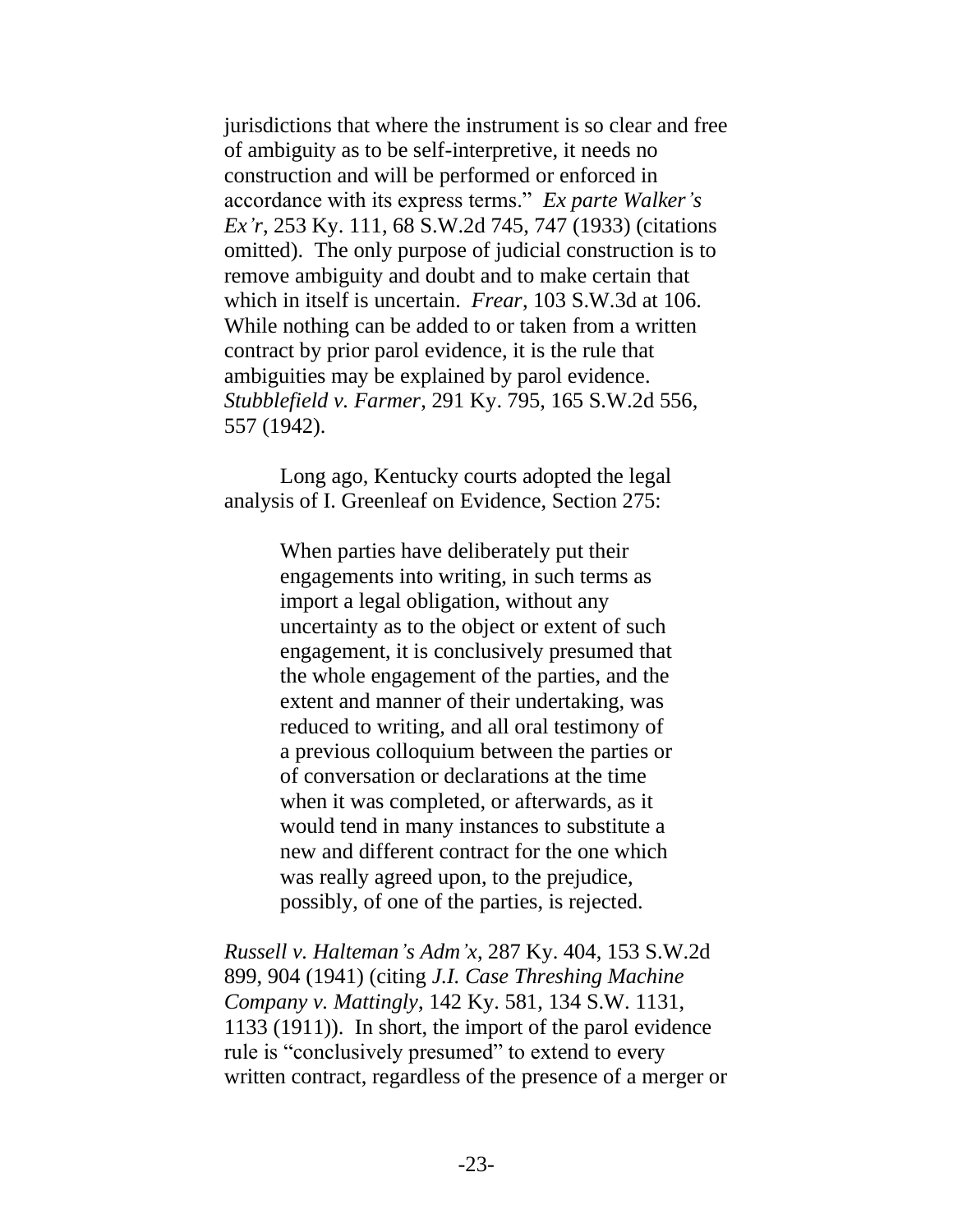parol evidence clause, because it is a matter of substantive law.

*New Life Cleaners*, 292 S.W.3d at 322-23.

Johnson cites to *Texas Gas Transmission Corporation v. Kinslow*, 461

S.W.2d 69, 71 (Ky. 1970), to argue that the oral agreement was a collateral

contract and thus not subject to the parol evidence rule:

The basic rule applicable is thus stated in 30 Am.Jur.2d, Evidence, Section 1049, page 184:

> 'An exception to the parol evidence rule, which is similar in many respects to that of the doctrine of partial integration, is known as the 'doctrine of collateral contract.' Under this doctrine, a prior or contemporaneous oral contract which is independent of, collateral to, and not inconsistent with, the written contract, may be proved by parol evidence. A collateral oral agreement is allowed to be proved because it is a thing apart from the one represented by the writing.'

Johnson acknowledges that the promissory note was enforceable. The collateral oral agreement, he argued, addressed a separate agreement that he would provide assistance to KE in setting up its gun business and would be paid for this, which would entitle him to a set-off.

We agree with Johnson that the promissory note memorialized

Johnson's obligation to repay the \$200,000.00 loan. The alleged oral agreement,

Johnson argues, did nothing to vary or contradict the written promissory note.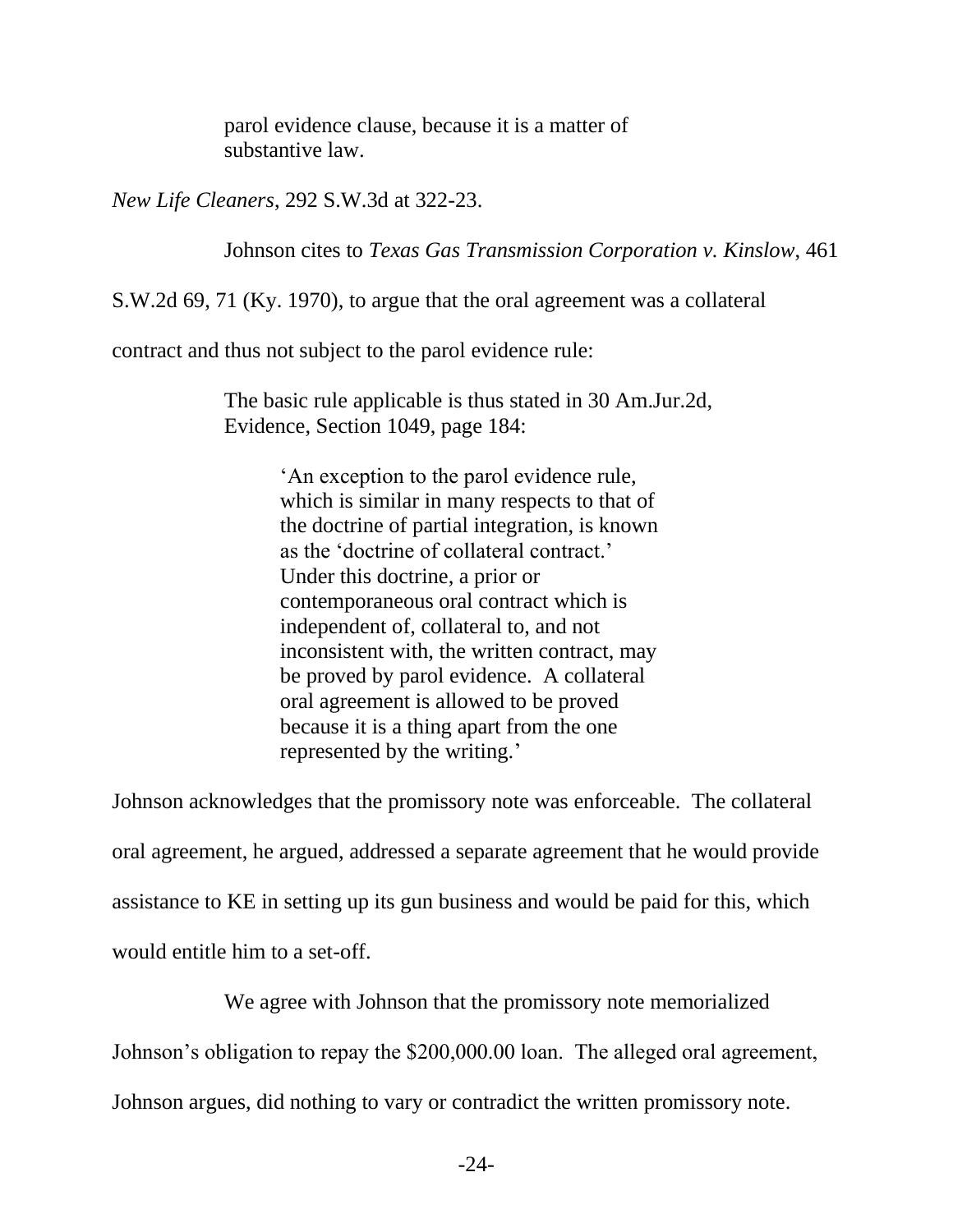Rather, it provided Johnson with a right to a set-off of that loan amount due to KE's breach and the mutuality of their respective debts. *See Traylor v. Lafayette Nat. Bank*, 158 Ind. App. 552, 558-59, 303 N.E.2d 672, 676 (1973) (citation omitted) ("The above-mentioned general [parol evidence] rule is not, however, violated by allowing testimony of a distinct collateral or contemporaneous oral agreement which is not in conflict with the terms of the written instrument. A collateral independent parol agreement between the parties which has been acted upon prior to the time of the writing may be proven, even as against the written obligation. To admit evidence of a preliminary or contemporaneous oral agreement in an action on a contract or other written instrument, it must be consistent with the instrument and must not tend to vary or contradict its terms, and the terms of the oral agreement must be independent of those expressed in the writing, even though it may relate to the same subject matter."). We hold that the circuit court erred in concluding that the parol evidence rule applied in this instance to bar any evidence of an alleged, contemporaneous oral agreement.

Next, we shall address whether the alleged oral agreement violates the statute of frauds. KRS 371.010 provides, in relevant part, that:

No action shall be brought to charge any person:

. . . .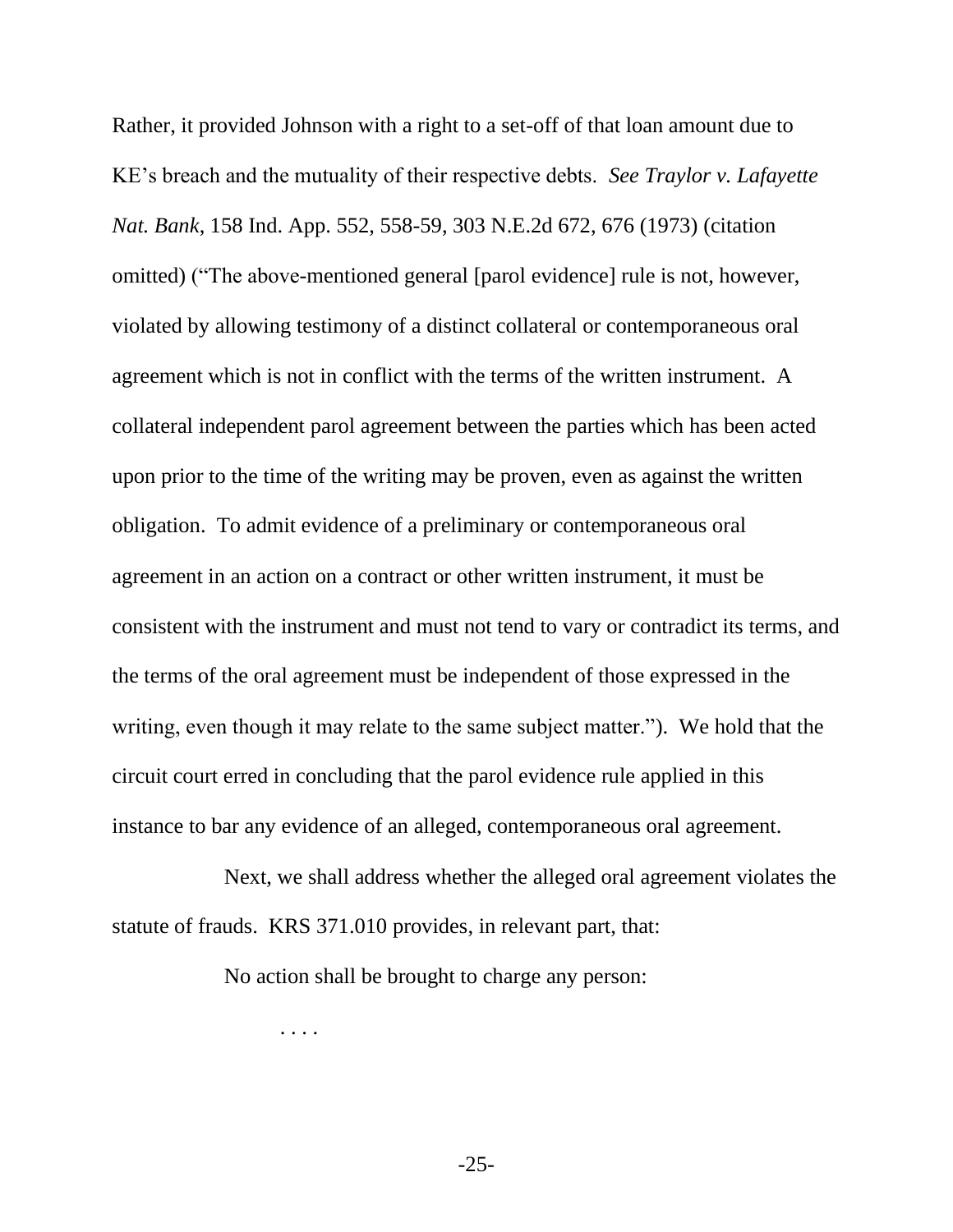(7) Upon any agreement that is not to be performed within one year from the making thereof;

. . . .

unless the promise, contract, agreement, representation, assurance, or ratification, or some memorandum or note thereof, be in writing and signed by the party to be charged therewith, or by his authorized agent. It shall not be necessary to express the consideration in the writing, but it may be proved when necessary or disproved by parol or other evidence.

The circuit court observed that neither party addressed whether the oral agreement could have been completed in less than one year. However, it also observed that Johnson testified that the services he provided to KE in 2012 were still being presently used, apparently despite Johnson's argument below that he had fully performed his part of the oral agreement by providing goods and services. It further held that modifying the promissory note to provide that its repayment could be set off by the provision of goods and services by Johnson would materially affect the terms of the note and would therefore need to be reduced to writing to be enforceable and to comply with the statute of frauds.

Johnson argues that the circuit court erred in three respects. First, it improperly concluded that the alleged oral agreement was not to have been performed in less than one year, and thus subject to the statute of frauds, because KE continued to have the benefit of services Johnson provided to it in 2012. This,

-26-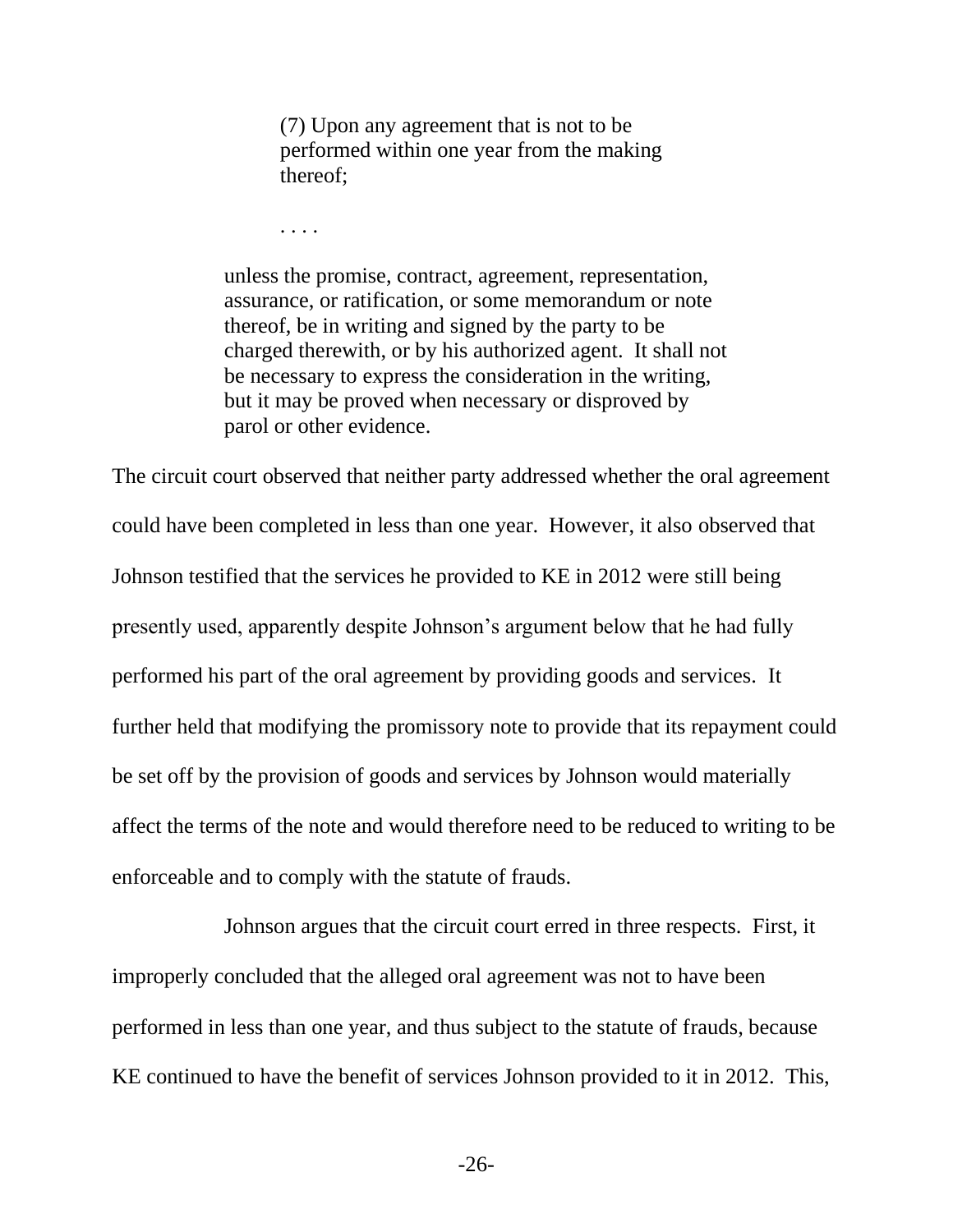he asserts, was not the relevant inquiry. Instead, "[i]n construing the Statute of Frauds, the general rule is that, if a contract may be performed within a year from the making of it, the inhibition of the Statute does not apply, although its performance may have extended over a greater period of time." *Williamson v. Stafford*, 301 Ky. 59, 62, 190 S.W.2d 859, 860 (1945). We agree with Johnson that there is no indication the agreement to provide goods and services would extend beyond a year.

Second, Johnson contends that the circuit court misconstrued the nature of the set-off when it stated that it would materially affect the terms of the promissory note. Again, we agree with Johnson that the oral agreement did not modify the promissory note in that there was no allegation that the parties had agreed that the note would be forgiven or become unenforceable if the goods and services were provided to KE.

Third, Johnson argues that the circuit court failed to apply the rule that once an oral agreement has been fully performed, the statute of frauds no longer applies. He cites to *Pilcher v. Stadler*, 276 Ky. 450, 457, 124 S.W.2d 475, 479 (1939), for the statement of the law that "a contract is no longer executory, and [the statute of frauds] has no application thereto, where it has been fully performed upon one side and the other party by its terms has a longer time than one year in which to perform his part thereof." Johnson presented evidence that he had

-27-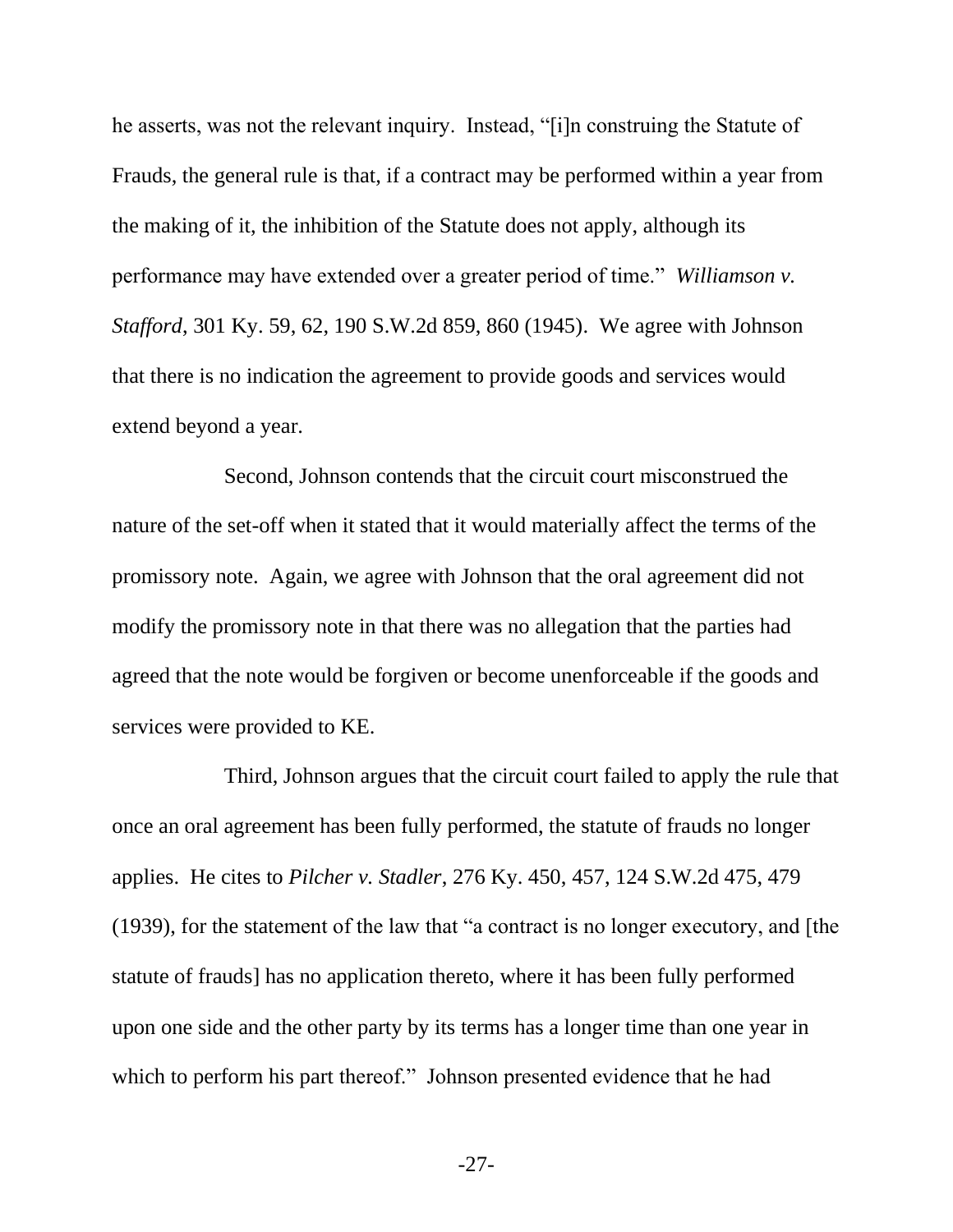fulfilled his obligation under the oral agreement to provide goods and services to KE; KE was still obligated to pay him for the value of those goods. We agree with Johnson that the circuit court misapplied this rule as Johnson had established that he had completed his obligation under the alleged oral agreement. The circuit court's statement that full performance was the repayment of the loan and interest is incorrect. Therefore, the statute of frauds did not render the alleged oral agreement unenforceable.

The circuit court did not reach the question of whether an oral agreement existed between the parties. But we agree with Johnson that there are disputed issues of material fact as to whether there was an oral agreement between KE/Shumate and Johnson and, if so, whether it was breached. Therefore, we hold that the circuit court erred as a matter of law in granting summary judgment to KE regarding Johnson's counterclaim for breach of the oral agreement.

Next, in the event that Johnson fails to establish the existence and breach of an oral contract on remand, we shall address whether the circuit court erred in granting summary judgment to KE on Johnson's counterclaim seeking recovery in *quantum meruit*.

> Recovery under the theory of quantum meruit can be had regardless of the absence of an enforceable contract. *Baker v. Shapero*, 203 S.W.3d 697 (Ky. 2006).

> > A contract implied by law allows for recovery *quantum meruit* for another's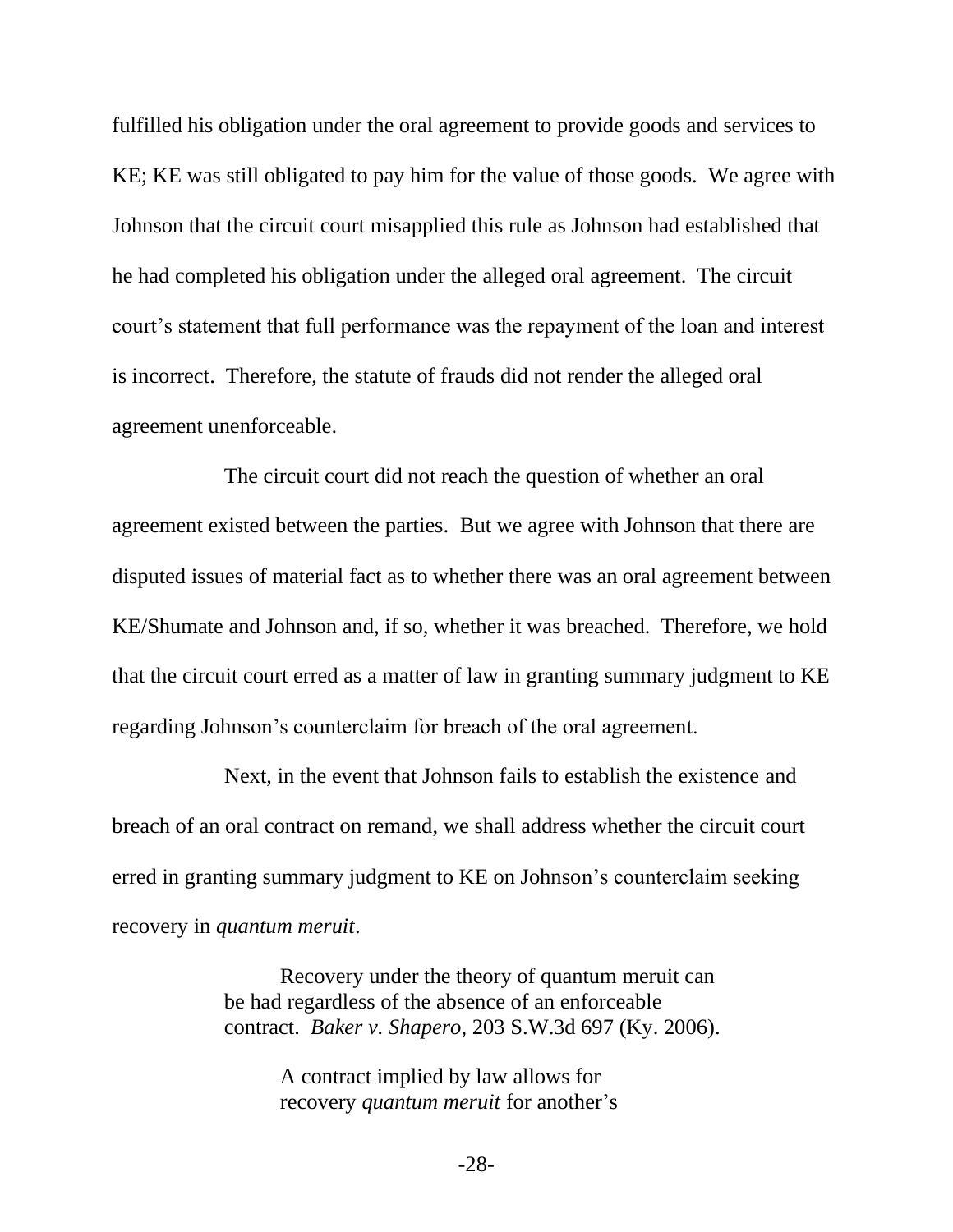unjust enrichment. It is not based upon a contract but a legal fiction invented to permit recovery where the law of natural justice says there should be a recovery as if promises were made. The courts supply the fiction of the promise to permit the recovery. Furthermore recovery *quantum meruit* may be had irrespective of the intentions of the parties, and sometimes even in violation of them.

*Perkins v. Daugherty*, 722 S.W.2d 907, 909 (Ky. App. 1987) (citations omitted). However, merely because work was performed that benefited another does not necessarily warrant recovery.

The party proceeding under a quantum meruit theory must establish the following elements:

> 1. that valuable services were rendered, or materials furnished;

2. to the person from whom recovery is sought;

3. which services were accepted by that person, or at least were received by that person, or were rendered with the knowledge and consent of that person; and

4. under such circumstances as reasonably notified the person that the plaintiff expected to be paid by that person.

66 Am.Jur.2d *Restitution and Implied Contracts* § 38  $(2001).$ <sup>[3]</sup>

<sup>&</sup>lt;sup>3</sup> The elements of a *quantum meruit* claim are now found in the current (2022) version of this publication at § 34.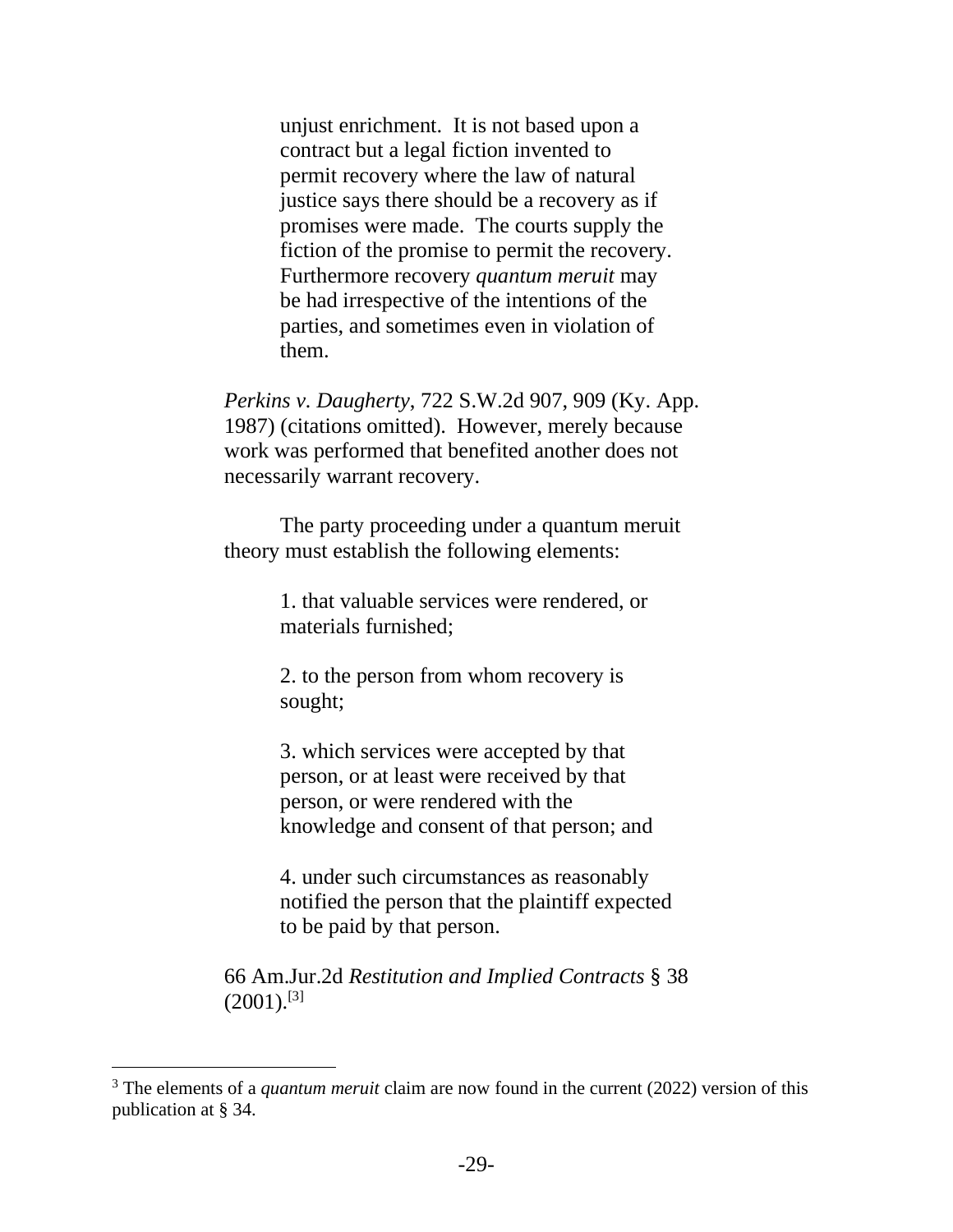*Quadrille Business Systems v. Kentucky Cattlemen's Association, Inc.*, 242 S.W.3d

359, 365-66 (Ky. App. 2007).

The circuit court held that Johnson had satisfied the first three

elements of *quantum meruit* but failed to satisfy the fourth one, holding that

Johnson "did not reasonably notify Mr. Shumate that he expected to be paid."

Johnson argues that he was not required to give any type of notice as to payment,

and we agree. In *Quadrille*, this Court observed:

Where no compensation is agreed upon in advance for services requested by and performed for another, the presumption that compensation was intended is rebutted by circumstances which negative such an intention, and one of such circumstances is a strong self-interest in the outcome of the transaction by the person furnishing the services. Thus, the expectation of a future business advantage or opportunity cannot form the basis of a quantum meruit claim; a company cannot recover for the alleged services it renders in submitting a program to a second company where it is conclusively established as a matter of law that the alleged services were preliminary services performed without any thought of direct cash compensation but with a view to obtaining business through a hoped-for contract.

The inference of a promise to pay for services is also negatived where the circumstances or conduct warrant a contrary inference or the person benefited has said or done nothing from which such a promise may be inferred, or where, at the time the services were rendered, it was intended, understood, or agreed that no payment should be made for them, or where the services were performed without authority, express or inferred. (footnotes omitted).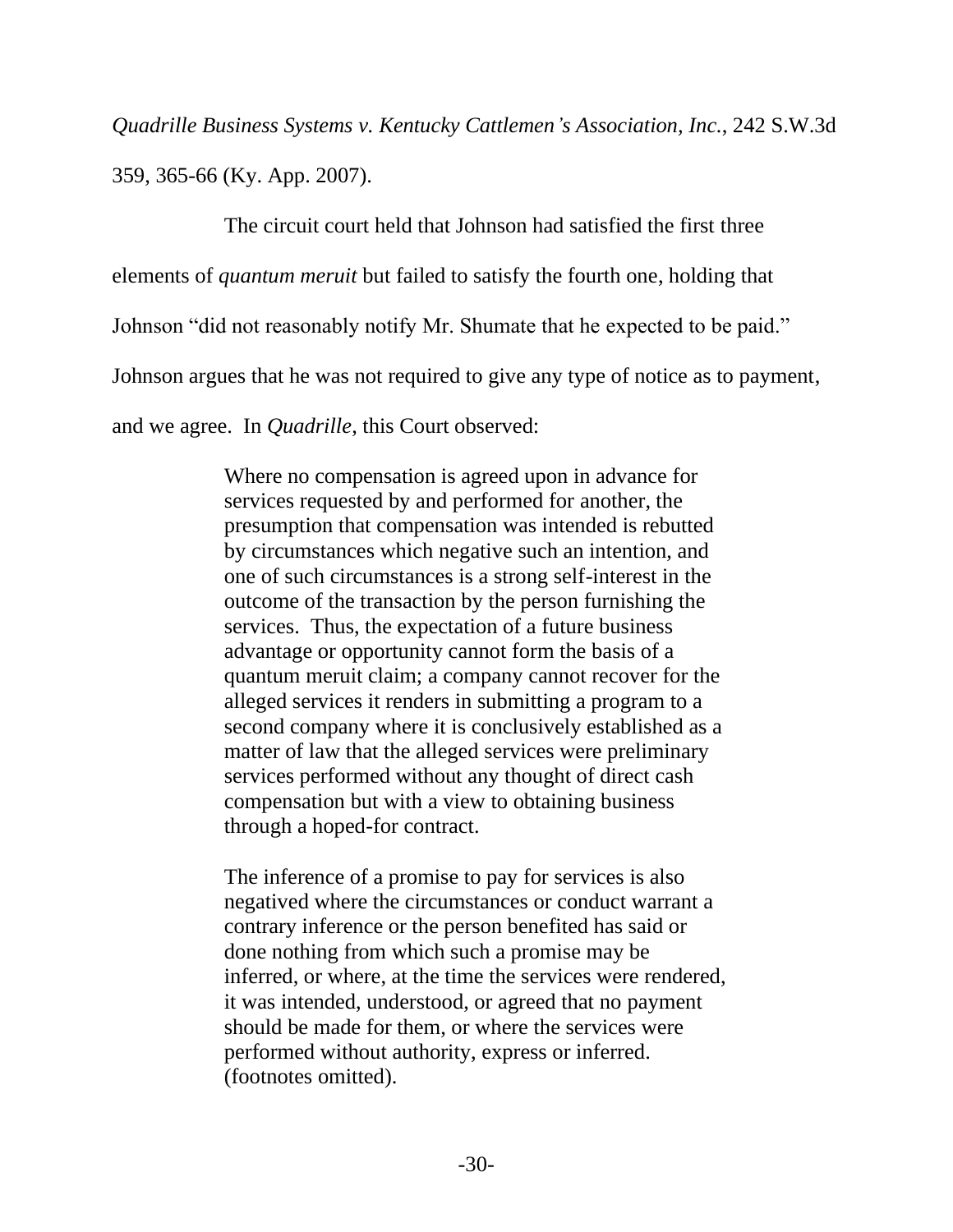*Quadrille*, 242 S.W.3d at 366-67 (citing 66 AM.JUR.2d *Restitution and Implied Contracts* § 47 (2001)).<sup>4</sup> In the present case, there is no indication that Johnson provided the goods and services to obtain his own business advantage as they were to be in direct competition and, thus, the presumption that compensation was expected could not be rebutted under the circumstances. As Johnson states in his brief, "there are no circumstances . . . to suggest that it was reasonable for Shumate to assume that a competitor would provide him with a valuable and customized website, guidance and advice on entering the gun business, and valuable relationships with distributors for free." Accordingly, the circuit court erred in concluding that Johnson failed to satisfy the fourth element of his *quantum meruit* claim.

We shall also address Johnson's unjust enrichment argument, in which he asserts that the circuit court erred in holding that the majority of the benefits conferred on KE were not at Johnson's expense and in limiting the value of the goods and services to \$3,666.67, which covered Mr. Denninghoff's salary for the time he was working on the website.

> To recover on a claim of unjust enrichment a plaintiff is required to "prove the following three elements: '(1) benefit conferred upon defendant at plaintiff's expense; (2) a resulting appreciation of benefit by defendant; and (3) inequitable retention of [that] benefit without payment for its value."

<sup>4</sup> The current (2022) version of this topic is now found in § 41.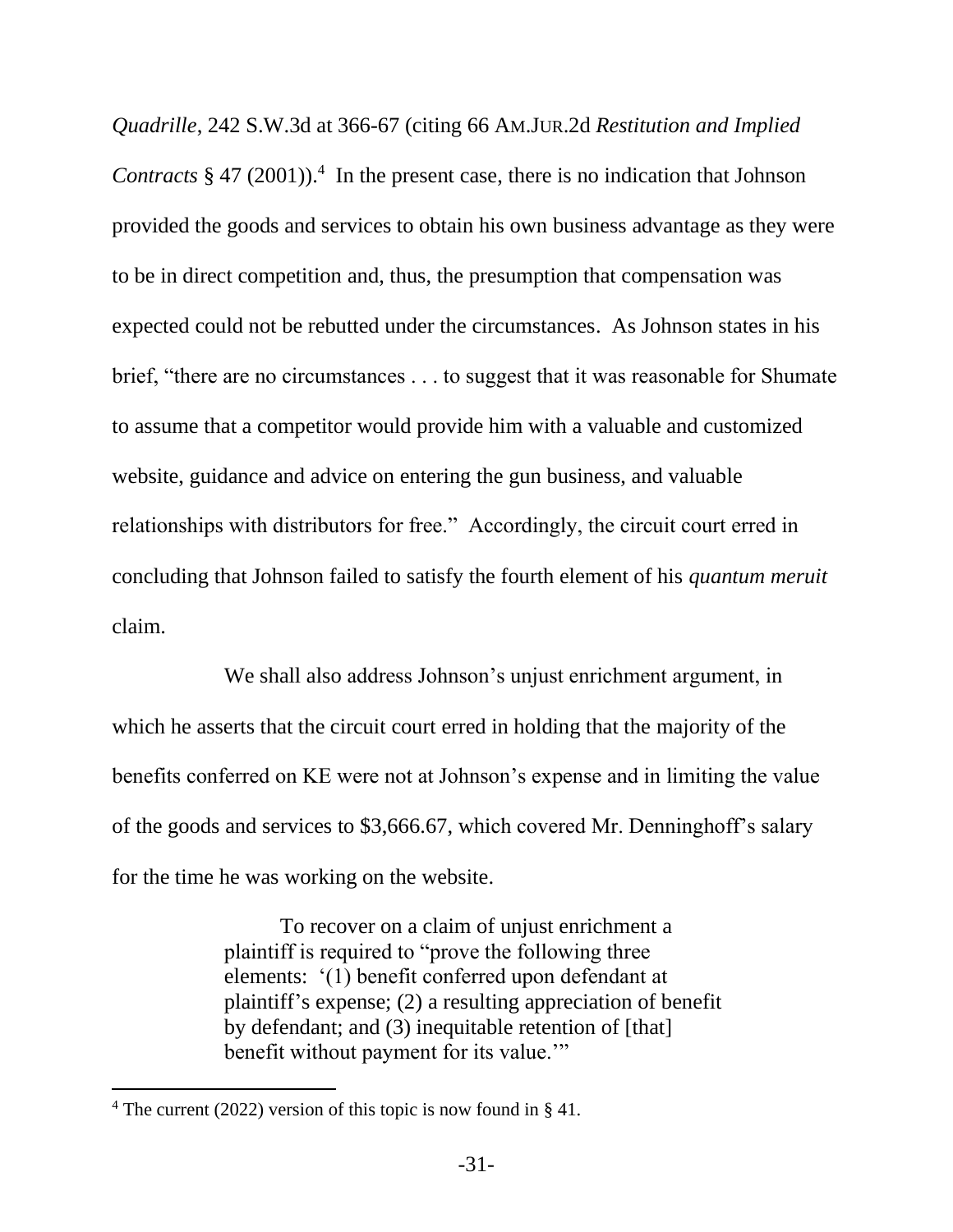*Superior Steel, Inc. v. Ascent at Roebling's Bridge, LLC*, 540 S.W.3d 770, 777-78 (Ky. 2017), *as corrected* (Mar. 22, 2018) (citations omitted).

Because the circuit court found that he was entitled to recover the salary paid to Mr. Denninghoff, Johnson argues that, logically, he was entitled to recover the value for all of the goods and services conferred upon KE. In support of this assertion, Johnson cites to *Northern Shipping Funds I, L.L.C. v. Icon Capital Corporation*, 998 F. Supp. 2d 301, 330 (S.D.N.Y. 2014), for the following statement: "Unjust enrichment claims are not limited to tangible monetary enrichment, but also include the receipt of an intangible benefit at the expense of another." Much of the services conferred upon KE were comprised of expertise and relationship building, which was provided through the time and energy of Johnson and his employees. This meets the definition of an intangible benefit provided at Johnson's expense, and the circuit court erred in not so holding.

Based upon this holding, we need not address Johnson's argument that the circuit court erred in limiting the value of the goods and services conferred on KE by Johnson to \$3,666.67. If the court reaches this issue on remand, the proper analysis would require the court to consider the overall value of the goods and services provided, as appropriate.